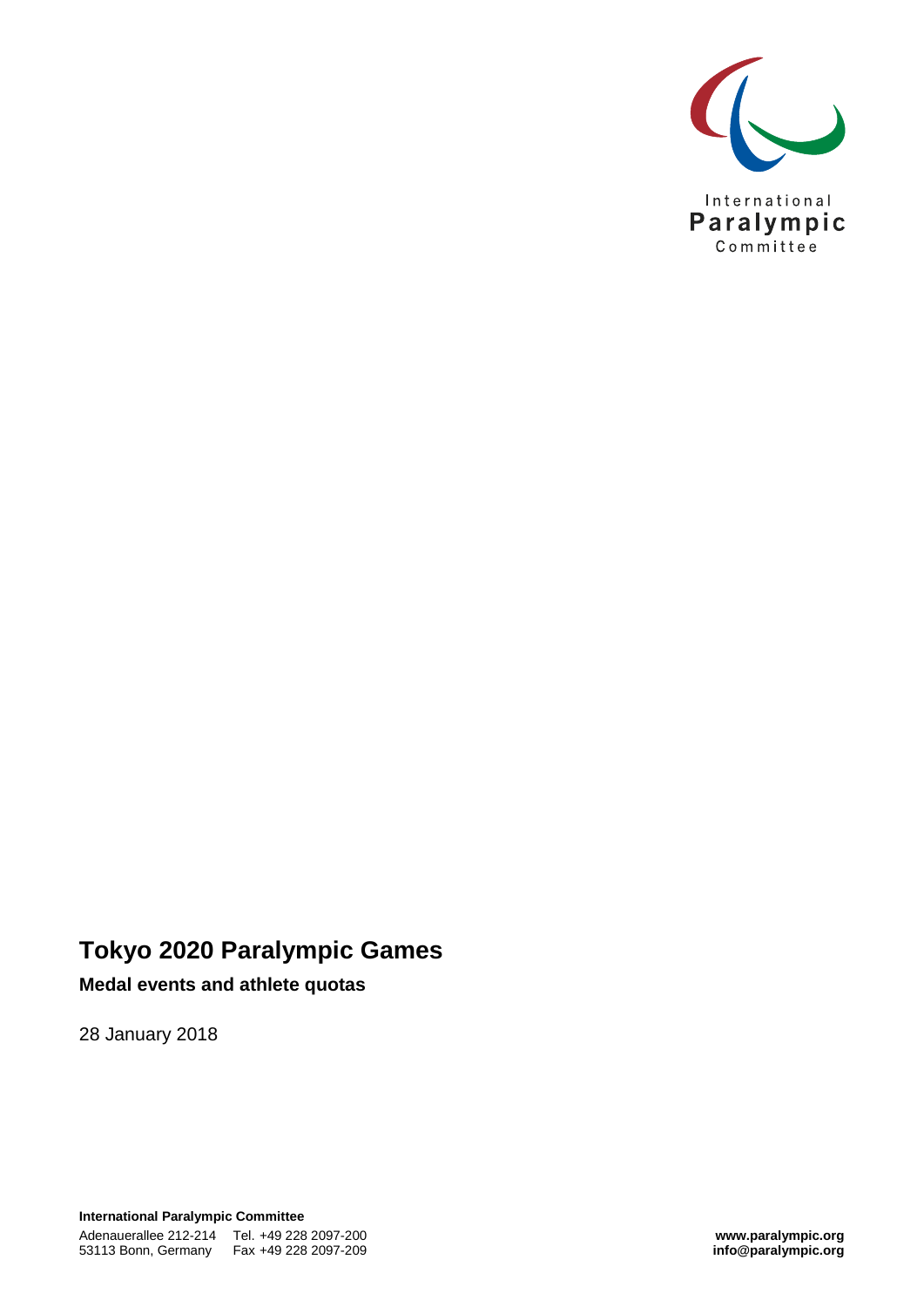

#### **Archery**

- Medal events: 9 (3 men's, 3 women's and 3 mixed)
- Athlete slots: 140 (80 men and 60 women)
- Archery has same number of medals events and athletes as Rio 2016 and the medal events are unchanged.

| Men's events (3)          | <b>Women's events (3)</b> | <b>Mixed events (3)</b> |
|---------------------------|---------------------------|-------------------------|
| Individual W1             | Individual W1             | Team W1                 |
| Individual Compound       | Individual Compound       | <b>Team Compound</b>    |
| <b>Individual Recurve</b> | <b>Individual Recurve</b> | <b>Team Recurve</b>     |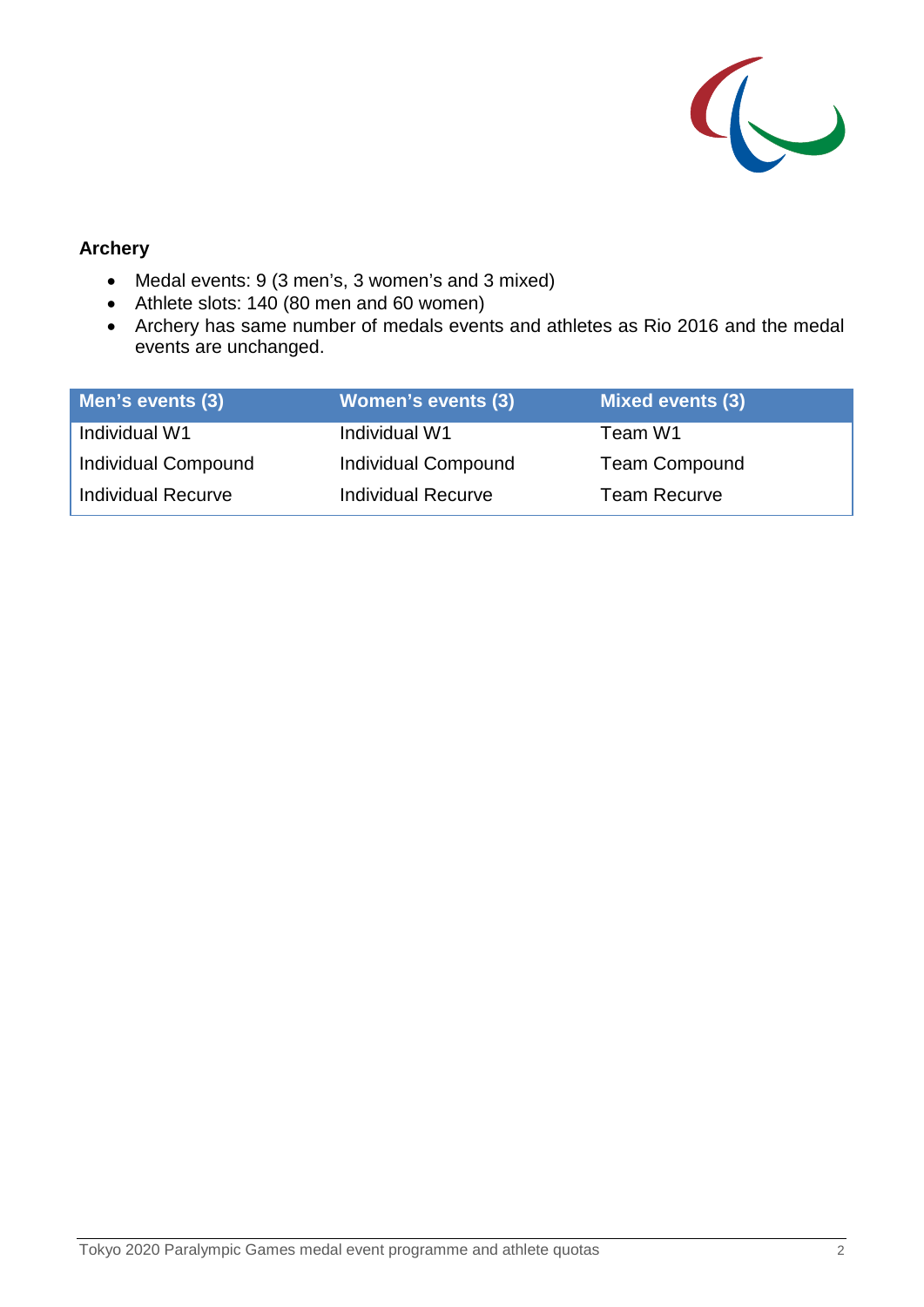

#### **Athletics**

- Medal events: 168 (93 men's, 74 women's and 1 mixed)
- Athlete slots: 1,100 (660 men and 440 women)
- The sport will have nine less medal events than Rio 2016 but the same number of athletes

| <b>No</b>               | <b>Event Name</b> | <b>Eligible Classes</b> |
|-------------------------|-------------------|-------------------------|
| $\overline{1}$          | 100m T11          | T <sub>11</sub>         |
| $\overline{\mathbf{c}}$ | 100m T12          | T <sub>12</sub>         |
| 3                       | 100m T13          | T <sub>13</sub>         |
| $\overline{4}$          | 100m T33          | T33                     |
| 5                       | 100m T34          | T34                     |
| 6                       | 100m T35          | T35                     |
| $\overline{7}$          | 100m T36          | T <sub>36</sub>         |
| 8                       | 100m T37          | T37                     |
| 9                       | 100m T38          | T38                     |
| 10                      | 100m T47          | T45, T46, T47           |
| 11                      | 100m T51          | T <sub>51</sub>         |
| 12                      | 100m T52          | T <sub>52</sub>         |
| 13                      | 100m T53          | T <sub>53</sub>         |
| 14                      | 100m T54          | T <sub>54</sub>         |
| 15                      | 100m T63          | T42, T63                |
| 16                      | 100m T64          | T44, T62, T64           |
| 17                      | 200m T35          | T35                     |
| 18                      | 200m T37          | T37                     |
| 19                      | 200m T51          | <b>T51</b>              |
| 20                      | 200m T61          | T61                     |
| 21                      | 200m T64          | T44, T64                |
| 22                      | 400m T11          | T <sub>11</sub>         |
| 23                      | 400m T12          | T <sub>12</sub>         |
| 24                      | 400m T13          | T <sub>13</sub>         |
| 25                      | 400m T20          | T <sub>20</sub>         |
| 26                      | 400m T36          | T36                     |
| 27                      | 400m T37          | T37                     |
| 28                      | 400m T38          | T38                     |

#### **Men – 93 events**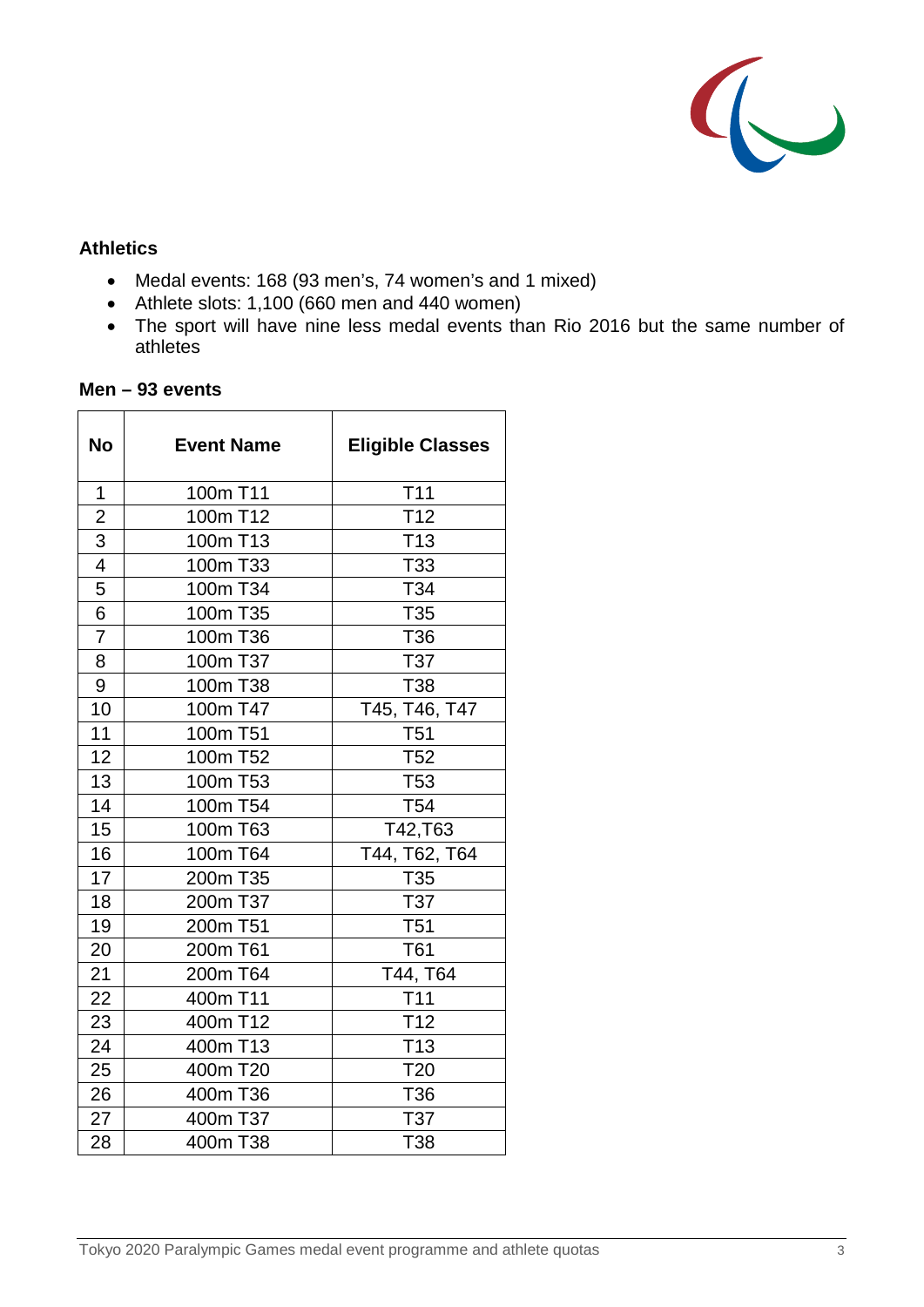

| <b>No</b> | <b>Event Name</b> | <b>Eligible Classes</b>           |
|-----------|-------------------|-----------------------------------|
| 29        | 400m T47          | T45, T46, T47                     |
| 30        | 400m T52          | T51, T52                          |
| 31        | 400m T53          | T <sub>53</sub>                   |
| 32        | 400m T54          | T54                               |
| 33        | 400m T62          | T62                               |
| 34        | 800m T34          | T33, T34                          |
| 35        | 800m T53          | T <sub>53</sub>                   |
| 36        | 800m T54          | T54                               |
| 37        | 1500m T11         | T <sub>11</sub>                   |
| 38        | 1500m T13         | T <sub>12</sub> , T <sub>13</sub> |
| 39        | 1500m T20         | T <sub>20</sub>                   |
| 40        | 1500m T38         | T37, T38                          |
| 41        | 1500m T46         | T45, T46                          |
| 42        | 1500m T52         | T51, T52                          |
| 43        | 1500m T54         | T53, T54                          |
| 44        | 5000m T11         | T <sub>11</sub>                   |
| 45        | 5000m T13         | T12, T13                          |
| 46        | 5000m T54         | T53, T54                          |
| 47        | Marathon T12      | T11, T12                          |
| 48        | Marathon T46      | T45, T46                          |
| 49        | Marathon T54      | T52, T53, T54                     |
| 50        | Long Jump T11     | T <sub>11</sub>                   |
| 51        | Long Jump T12     | T <sub>12</sub>                   |
| 52        | Long Jump T13     | T <sub>13</sub>                   |
| 53        | Long Jump T20     | T <sub>20</sub>                   |
| 54        | Long Jump T36     | T36                               |
| 55        | Long Jump T37     | T37                               |
| 56        | Long Jump T38     | T38                               |
| 57        | Long Jump T47     | T45, T46, T47                     |
| 58        | Long Jump T63     | T42, T61, T63                     |
| 59        | Long Jump T64     | T44, T62, T64                     |
| 60        | High Jump T47     | T45, T46, T47                     |
| 61        | High Jump T63     | T42, T63                          |
| 62        | High Jump T64     | T44, T64                          |
| 63        | Club Throw F32    | F31, F32                          |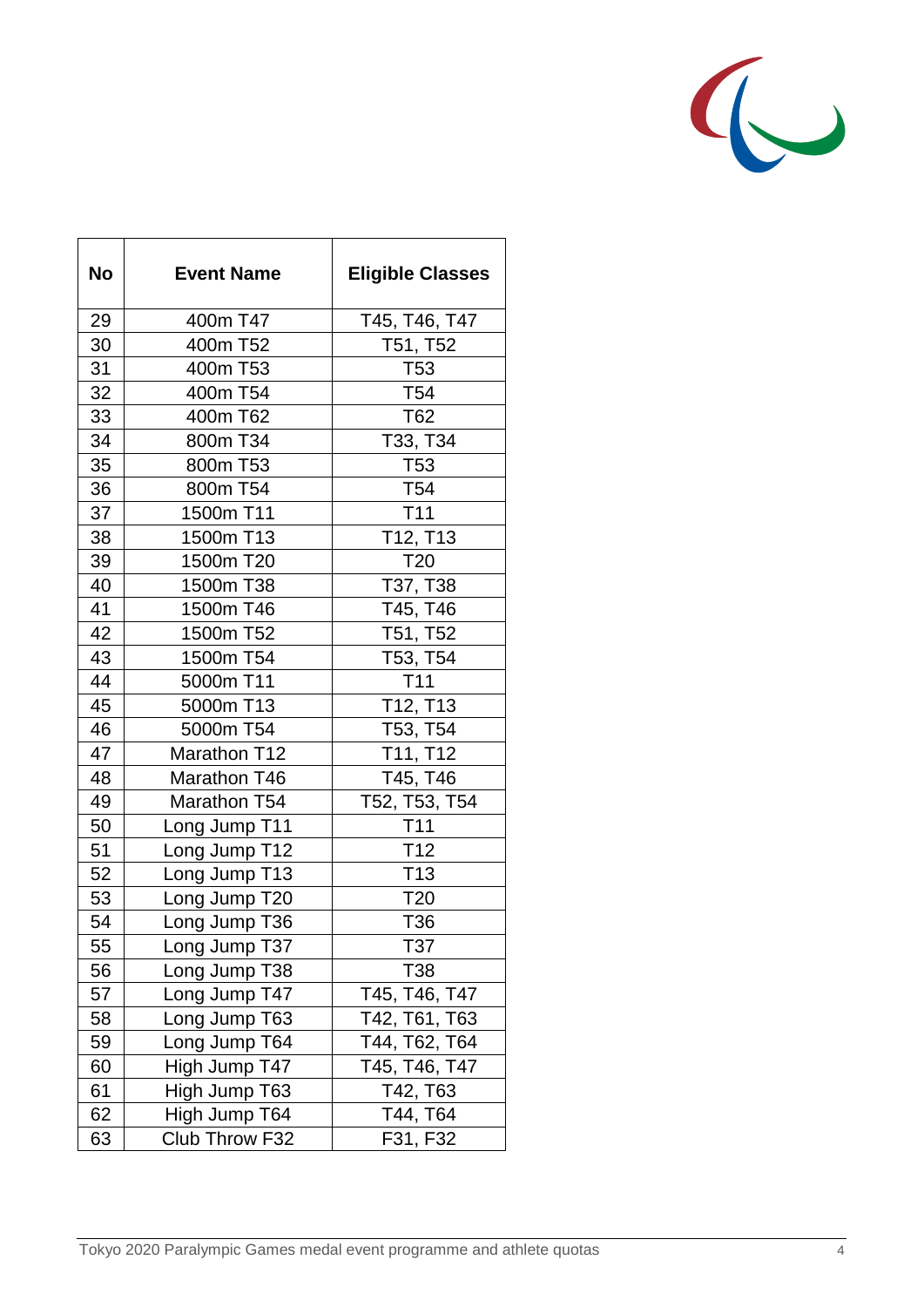

| <b>No</b> | <b>Event Name</b>       | <b>Eligible Classes</b>                 |
|-----------|-------------------------|-----------------------------------------|
| 64        | Club Throw F51          | F <sub>51</sub>                         |
| 65        | <b>Discus Throw F11</b> | F <sub>11</sub>                         |
| 66        | <b>Discus Throw F37</b> | F37                                     |
| 67        | <b>Discus Throw F52</b> | F51, F52                                |
| 68        | Discus Throw F56        | F54, F55, F56                           |
| 69        | <b>Discus Throw F64</b> | F43, F44, F62,<br>F64                   |
| 70        | Javelin Throw F13       | F12, F13                                |
| 71        | Javelin Throw F34       | F33, F34                                |
| 72        | Javelin Throw F38       | F38                                     |
| 73        | Javelin Throw F41       | F40, F41                                |
| 74        | Javelin Throw F46       | F45, F46                                |
| 75        | Javelin Throw F54       | F53, F54                                |
| 76        | Javelin Throw F57       | F56, F57                                |
| 77        | Javelin Throw F64       | F42, F43, F44,<br>F61, F62, F63,<br>F64 |
| 78        | Shot Put F11            | F11                                     |
| 79        | Shot Put F12            | F <sub>12</sub>                         |
| 80        | Shot Put F20            | F <sub>20</sub>                         |
| 81        | Shot Put F32            | F32                                     |
| 82        | Shot Put F33            | F33                                     |
| 83        | Shot Put F34            | F34                                     |
| 84        | Shot Put F35            | F35                                     |
| 85        | Shot Put F36            | F36                                     |
| 86        | Shot Put F37            | F37                                     |
| 87        | Shot Put F40            | F40                                     |
| 88        | Shot Put F41            | F41                                     |
| 89        | Shot Put F46            | F46                                     |
| 90        | Shot Put F53            | F <sub>53</sub>                         |
| 91        | Shot Put F55            | F54, F55                                |
| 92        | Shot Put F57            | F56, F57                                |
| 93        | Shot Put F63            | F42, F61, F63                           |

### **Women – 74 events**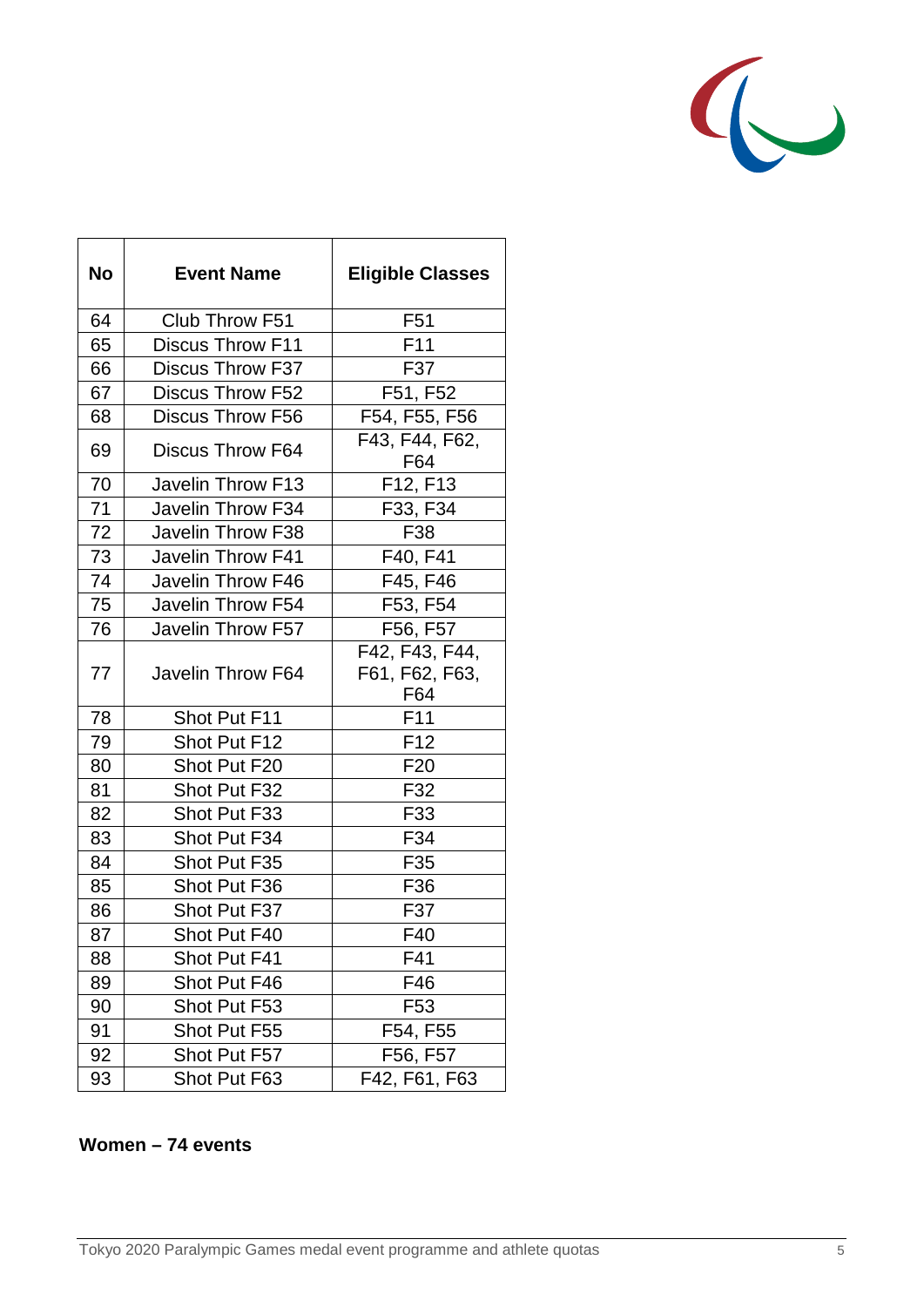

| <b>No</b>      | <b>Event Name</b> | <b>Eligible Classes</b> |
|----------------|-------------------|-------------------------|
| 1              | 100m T11          | <b>T11</b>              |
| $\overline{2}$ | 100m T12          | T <sub>12</sub>         |
| 3              | 100m T13          | T <sub>13</sub>         |
| $\overline{4}$ | 100m T34          | T33, T34                |
| 5              | 100m T35          | T <sub>35</sub>         |
| 6              | 100m T36          | T36                     |
| 7              | 100m T37          | T37                     |
| 8              | 100m T38          | T38                     |
| 9              | 100m T47          | T45, T46, T47           |
| 10             | 100m T52          | T51, T52                |
| 11             | 100m T53          | T <sub>53</sub>         |
| 12             | 100m T54          | T <sub>54</sub>         |
| 13             | 100m T63          | T42, T63                |
| 14             | 100m T64          | T44, T62, T64           |
| 15             | 200m T11          | T <sub>11</sub>         |
| 16             | 200m T12          | T <sub>12</sub>         |
| 17             | 200m T35          | T35                     |
| 18             | 200m T36          | T36                     |
| 19             | 200m T37          | T37                     |
| 20             | 200m T47          | T45, T46, T47           |
| 21             | 200m T64          | T44, T64                |
| 22             | 400m T11          | T <sub>11</sub>         |
| 23             | 400m T12          | T <sub>12</sub>         |
| 24             | 400m T13          | T <sub>13</sub>         |
| 25             | 400m T20          | T <sub>20</sub>         |
| 26             | 400m T37          | T37                     |
| 27             | 400m T38          | T38                     |
| 28             | 400m T47          | T45, T46, T/47          |
| 29             | 400m T53          | T53                     |
| 30             | 400m T54          | T54                     |
| 31             | 800m T34          | T33, T34                |
| 32             | 800m T53          | T53                     |
| 33             | 800m T54          | T <sub>54</sub>         |
| 34             | 1500m T11         | T <sub>11</sub>         |
| 35             | 1500m T13         | T12, T13                |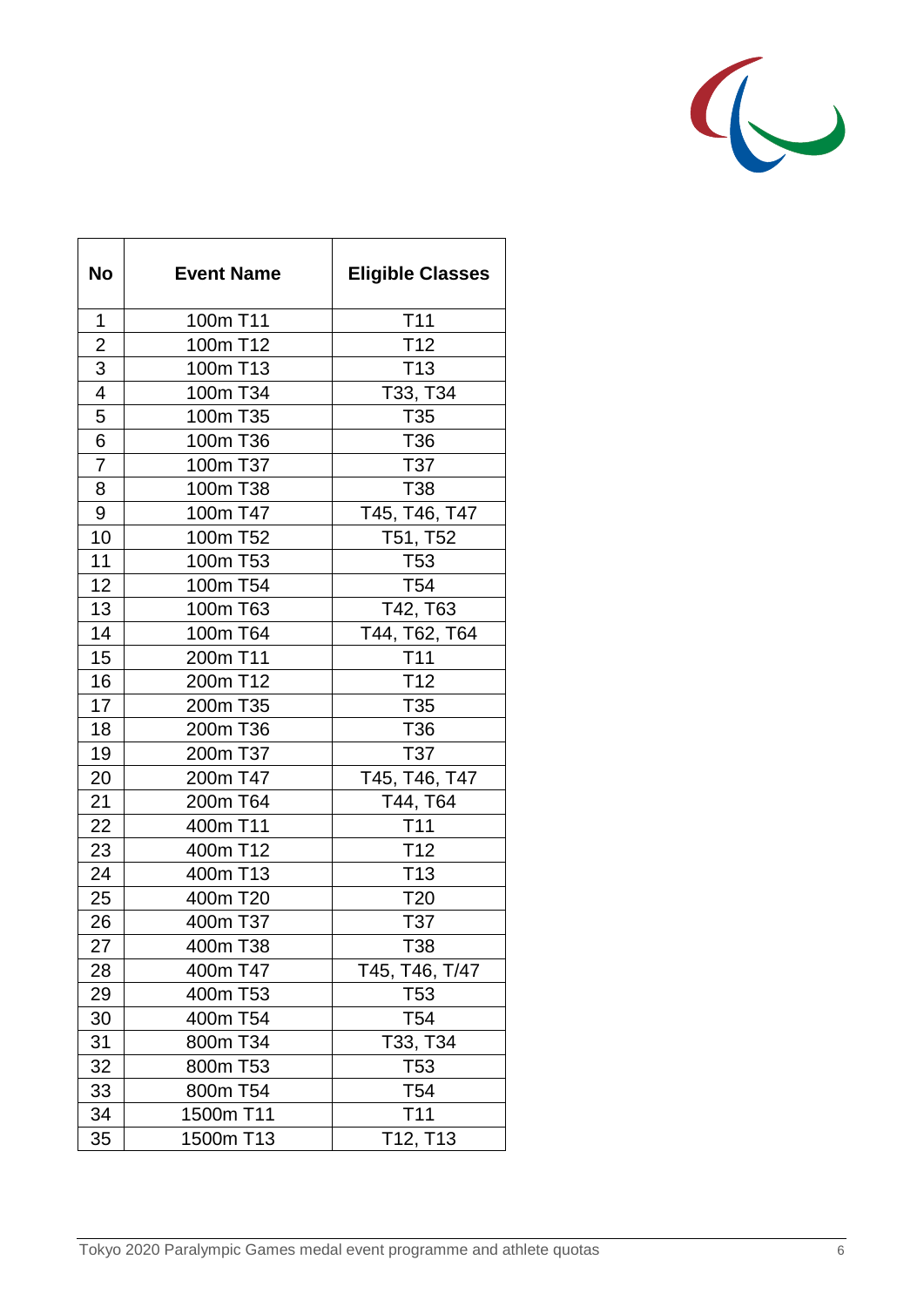

| <b>No</b> | <b>Event Name</b>       | <b>Eligible Classes</b> |
|-----------|-------------------------|-------------------------|
| 36        | 1500m T20               | T <sub>20</sub>         |
| 37        | 1500m T54               | T53, T54                |
| 38        | 5000m T54               | T53, T54                |
| 39        | Marathon T12            | T11, T12                |
| 40        | Marathon T54            | T52, T53, T54           |
| 41        | Long Jump T11           | T <sub>11</sub>         |
| 42        | Long Jump T12           | T <sub>12</sub>         |
| 43        | Long Jump T20           | T <sub>20</sub>         |
| 44        | Long Jump T37           | T37                     |
| 45        | Long Jump T38           | <b>T38</b>              |
| 46        | Long Jump T47           | T45, T46, T47           |
| 47        | Long Jump T63           | T42, T61, T63           |
| 48        | Long Jump T64           | T44, T62, T64           |
| 49        | Club Throw F32          | F31, F32                |
| 50        | Club Throw F51          | F <sub>51</sub>         |
| 51        | Discus Throw F11        | F <sub>11</sub>         |
| 52        | Discus Throw F38        | F37, F38                |
| 53        | <b>Discus Throw F41</b> | F40, F41                |
| 54        | Discus Throw F53        | F51, F52, F53           |
| 55        | <b>Discus Throw F55</b> | F54, F55                |
| 56        | <b>Discus Throw F57</b> | F56, F57                |
| 57        | Discus Throw F64        | F43, F44, F62,<br>F64   |
| 58        | Javelin Throw F13       | F12, F13                |
| 59        | Javelin Throw F34       | F33, F34                |
| 60        | Javelin Throw F46       | F45, F46                |
| 61        | Javelin Throw F54       | F53, F54                |
| 62        | Javelin Throw F56       | F55, F56                |
| 63        | Shot Put F12            | F11, F12                |
| 64        | Shot Put F20            | F <sub>20</sub>         |
| 65        | Shot Put F32            | F32                     |
| 66        | Shot Put F33            | F33                     |
| 67        | Shot Put F34            | F34                     |
| 68        | Shot Put F35            | F35                     |
| 69        | Shot Put F36            | F36                     |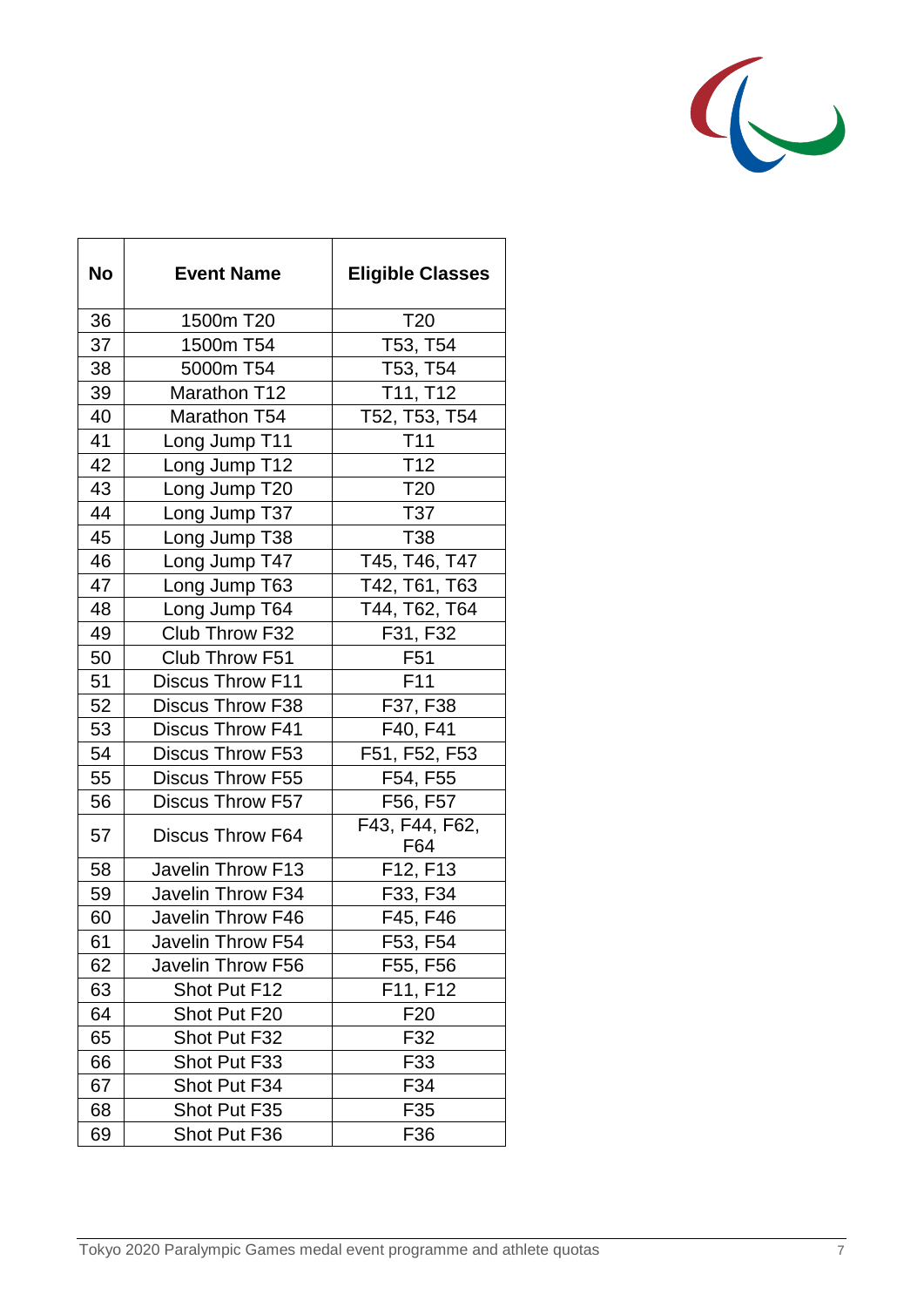

| <b>No</b> | <b>Event Name</b> | <b>Eligible Classes</b> |
|-----------|-------------------|-------------------------|
| 70        | Shot Put F37      | F37                     |
| 71        | Shot Put F40      | F40                     |
| 72        | Shot Put F41      | F41                     |
| 73        | Shot Put F54      | F <sub>54</sub>         |
| 74        | Shot Put F57      | F56, F57                |

## **Mixed gender – 1 event**

| No | <b>Event Name</b> | <b>Eligible Classes</b>                                 |
|----|-------------------|---------------------------------------------------------|
|    | 4x100m Medley     | $T11-13,$<br>T33-34/T51-54,<br>T35-38,<br>T42-47/T61-64 |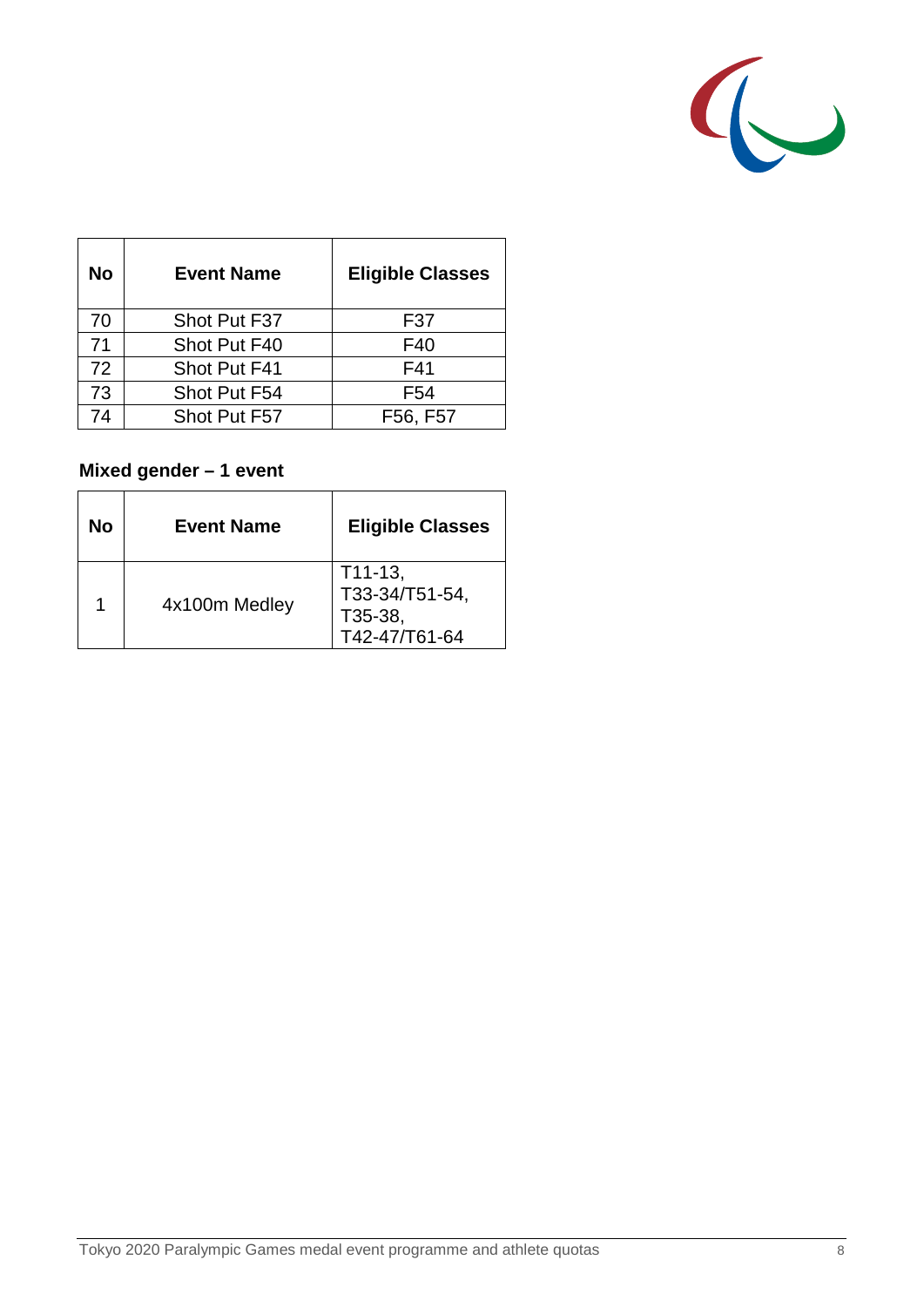

## **Badminton**

- Medal events: 14 (7 men's, 6 women's and 1 mixed)
- Athlete slots: 90 (44 men and 46 women)
- Badminton will make its debut at Tokyo 2020.

| Men's events (7) | <b>Women's events (6)</b> | <b>Mixed events (1)</b> |
|------------------|---------------------------|-------------------------|
| Singles WH1      | Singles WH1               | Doubles SL/SU           |
| Singles WH2      | Singles WH2               |                         |
| Singles SL3      | Singles SL4               |                         |
| Singles SL4      | Singles SU5               |                         |
| Singles SU5      | Doubles WH                |                         |
| Singles SS6      | Doubles SL/SU             |                         |
| Doubles WH       |                           |                         |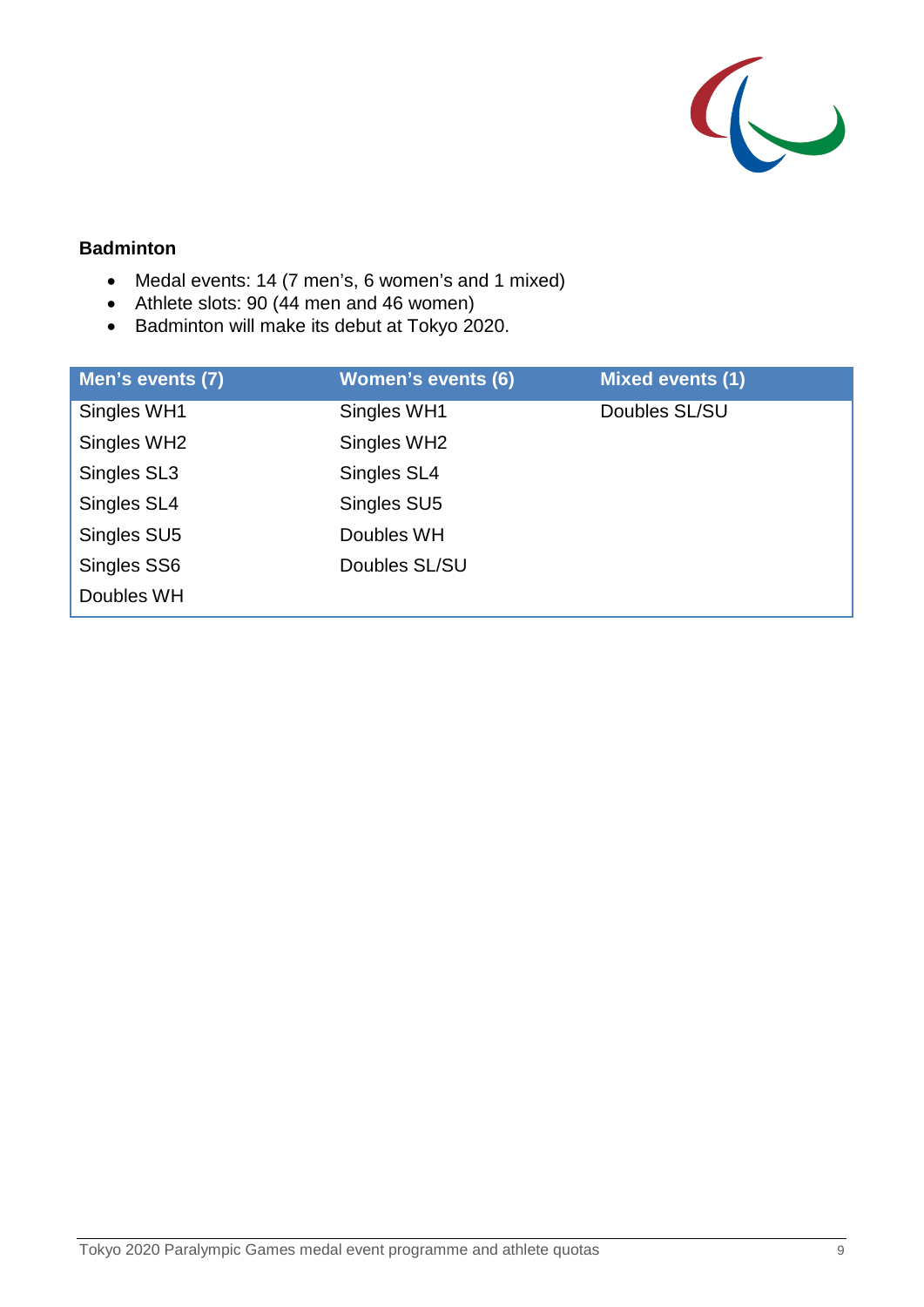

#### **Boccia**

- Medal events: 7 (7 mixed)
- Athlete slots: 116 (0 men, 32 women and 84 gender free)
- The sport has the same number of medal events as Rio 2016 but 8 more athlete slots as part of the IPC's aspiration to increase the number of competition opportunities for athletes with high support needs. The medal events are unchanged.

| Men's events (0) | <b>Women's events (0)</b> | <b>Mixed events (7)</b> |
|------------------|---------------------------|-------------------------|
|                  |                           | Individual BC1          |
|                  |                           | Individual BC2          |
|                  |                           | Individual BC3          |
|                  |                           | Individual BC4          |
|                  |                           | Team BC1/BC2            |
|                  |                           | Pairs BC3               |
|                  |                           | Pairs BC4               |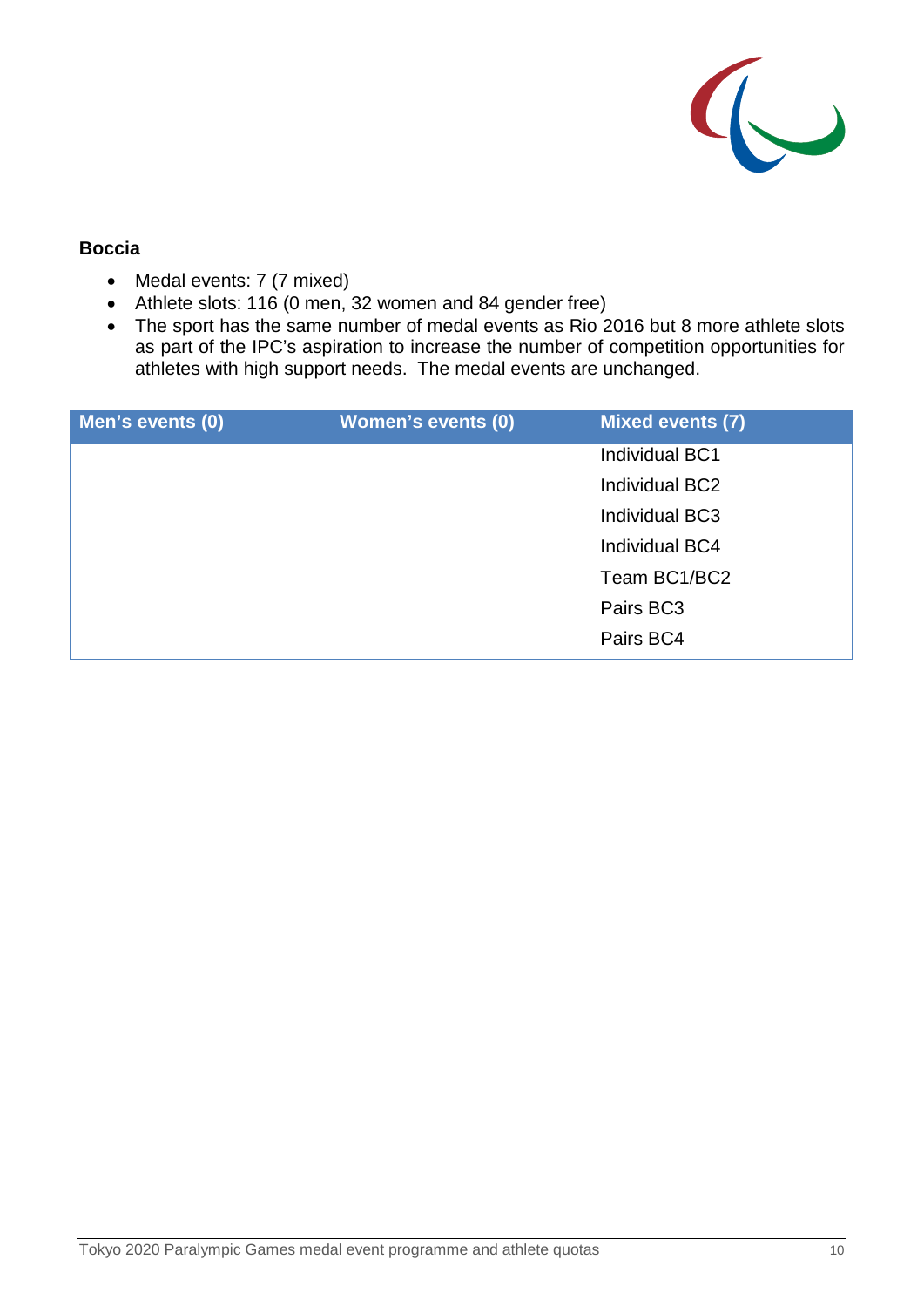

#### **Canoe**

- Medal events: 9 (5 men's, 4 women's and 0 mixed)
- Athlete slots: 90 (50 men and 40 women)
- Canoe made its debut at Rio 2016 and has three more medals events in Tokyo 2020 due to the inclusion of v'aa class events. The sport also has 30 more athlete slots.

| Men's events (5) | <b>Women's events (4)</b> | Mixed events (0) |
|------------------|---------------------------|------------------|
| KL <sub>1</sub>  | KL <sub>1</sub>           |                  |
| KL <sub>2</sub>  | KL <sub>2</sub>           |                  |
|                  | KL <sub>3</sub>           |                  |
| KL3<br>VL2       | VL <sub>2</sub>           |                  |
| VL <sub>3</sub>  |                           |                  |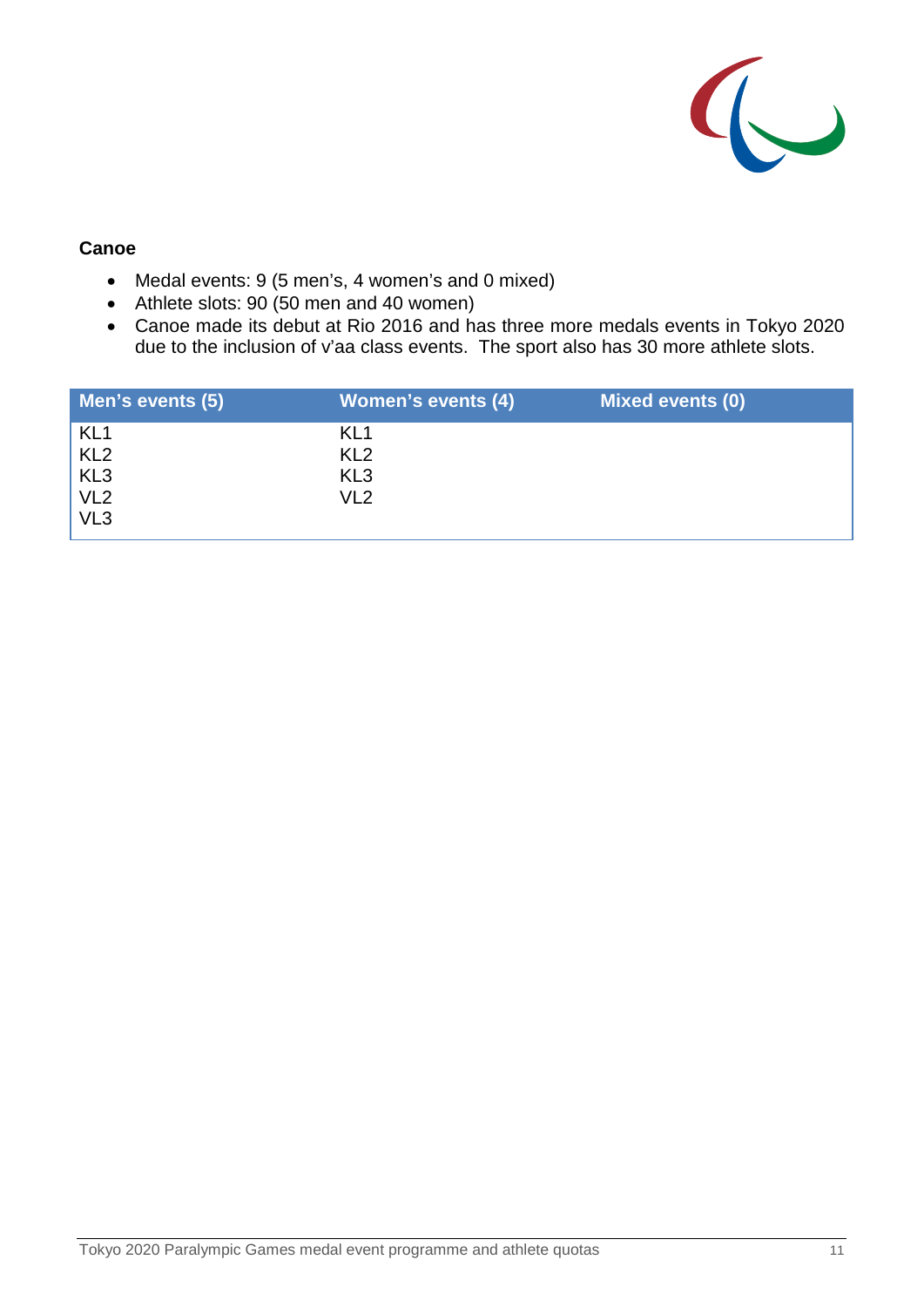

## **Cycling**

- Medal events: 50 (28 men's, 20 women's and 2 mixed)
- Athlete slots: 230 (150 men and 80 women)
- Cycling has the same number of medal events and athletes as Rio 2016 and the medal events are unchanged.

| Men's events (28)                                                                                                                                                                                                                                                                                                                                                                                                                                                                    | <b>Women's events (20)</b>                                                                                                                                                                                                                                                                                        | <b>Mixed events (2)</b>                                             |
|--------------------------------------------------------------------------------------------------------------------------------------------------------------------------------------------------------------------------------------------------------------------------------------------------------------------------------------------------------------------------------------------------------------------------------------------------------------------------------------|-------------------------------------------------------------------------------------------------------------------------------------------------------------------------------------------------------------------------------------------------------------------------------------------------------------------|---------------------------------------------------------------------|
| Track:<br>C1-2-3 Kilo<br>C4-5 Kilo<br>C1 Pursuit<br><b>C2 Pursuit</b><br>C <sub>3</sub> Pursuit<br><b>C4 Pursuit</b><br><b>C5 Pursuit</b><br><b>B</b> Kilo                                                                                                                                                                                                                                                                                                                           | <u>Track:</u><br>C1-2-3 500m<br>C4-5 500m<br>C1-2-3 Pursuit<br>C4 Pursuit<br>C5 Pursuit<br><b>B</b> Kilo<br><b>B</b> Pursuit                                                                                                                                                                                      | Track:<br>C1-5 Team Sprint<br>Road:<br>H <sub>2</sub> -5 Team Relay |
| <b>B</b> Pursuit<br>Road:<br>H <sub>2</sub> Road Race<br>H <sub>3</sub> Road Race<br>H <sub>4</sub> Road Race<br>H <sub>5</sub> Road Race<br>C1-2-3 Road Race<br>C4-5 Road Race<br><b>B Road Race</b><br>T <sub>1</sub> -2 Road Race<br><b>H2 Time Trial</b><br>H3 Time Trial<br><b>H4 Time Trial</b><br><b>H5 Time Trial</b><br>C1 Time Trial<br>C <sub>2</sub> Time Trial<br>C <sub>3</sub> Time Trial<br>C4 Time Trial<br>C5 Time Trial<br><b>B</b> Time Trial<br>T1-2 Time Trial | Road:<br>H <sub>2</sub> -3-4 Road Race<br>H <sub>5</sub> Road Race<br>C1-2-3 Road Race<br>C4-5 Road Race<br><b>B</b> Road Race<br>T <sub>1</sub> -2 Road Race<br>H <sub>2</sub> -3 Time Trial<br>H4-5 Time Trial<br>C1-2-3 Time Trial<br>C4 Time Trial<br>C5 Time Trial<br><b>B</b> Time Trial<br>T1-2 Time Trial |                                                                     |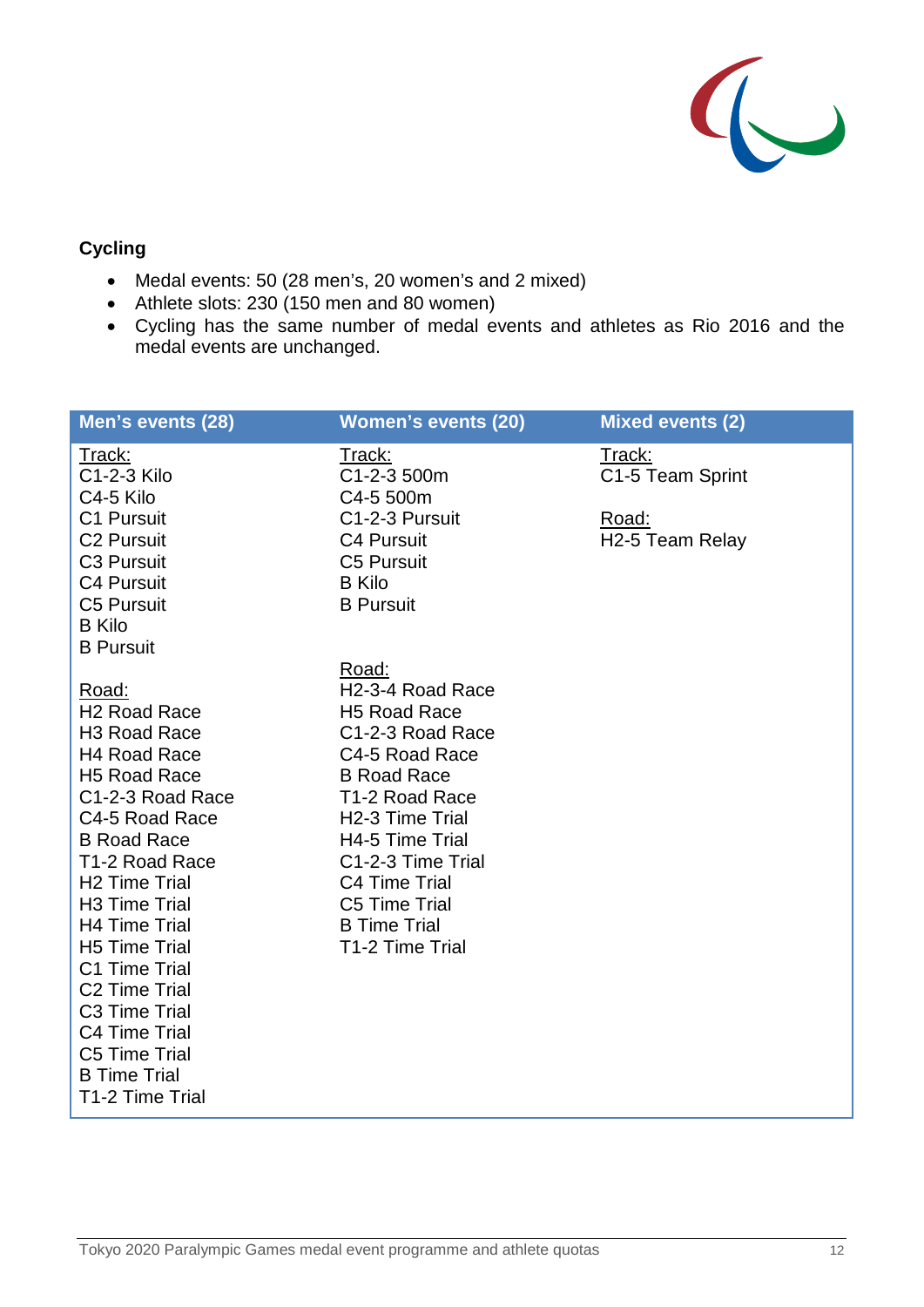

## **Equestrian**

- Medal events: 11 (11 mixed)
- Athlete slots: 78 (78 gender free)
- Equestrian has the same number of medal events and athletes as Rio 2016 and the medal events are unchanged.

| Men's events (0) | <b>Women's events (0)</b> | <b>Mixed events (11)</b>                                                                                                                                             |
|------------------|---------------------------|----------------------------------------------------------------------------------------------------------------------------------------------------------------------|
|                  |                           | <b>Championship Test:</b><br>Individual - Grade I<br>Individual - Grade II<br>Individual - Grade III<br>Individual - Grade IV<br>Individual – Grade V<br>Team - Open |
|                  |                           | Freestyle Test:<br>Individual - Grade I<br>Individual - Grade II<br>Individual - Grade III<br>Individual - Grade IV<br>Individual – Grade V                          |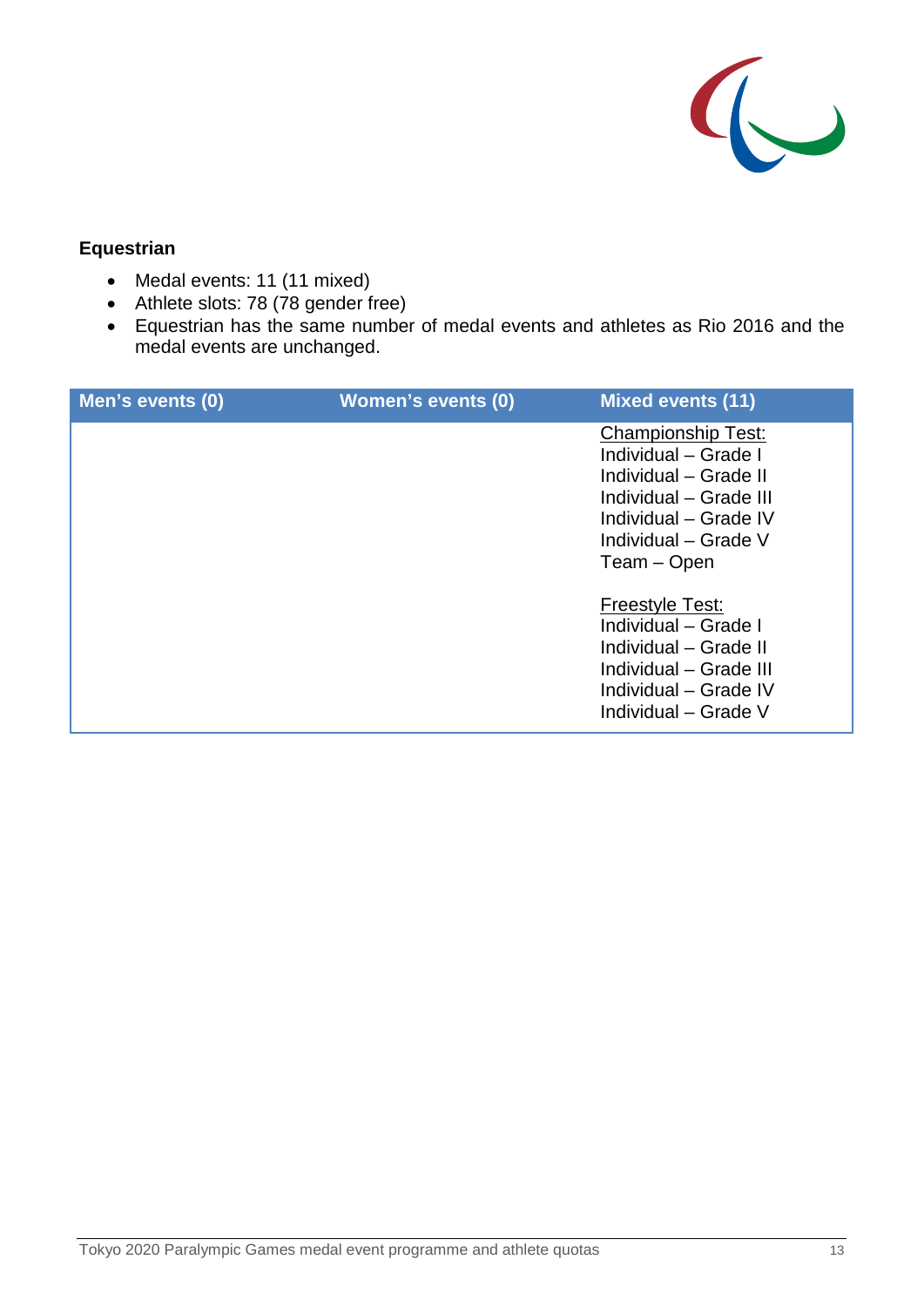

#### **Football 5-a-side**

- Medal events: 1 (1 men's)
- Athlete slots: 64 (64 men)
- Football 5-a-side has the same number of medal events and athletes as Rio 2016 and the medal event is unchanged.

| Men's events (1) | Women's events (0) | <b>Mixed events (0)</b> |
|------------------|--------------------|-------------------------|
| Team tournament  |                    |                         |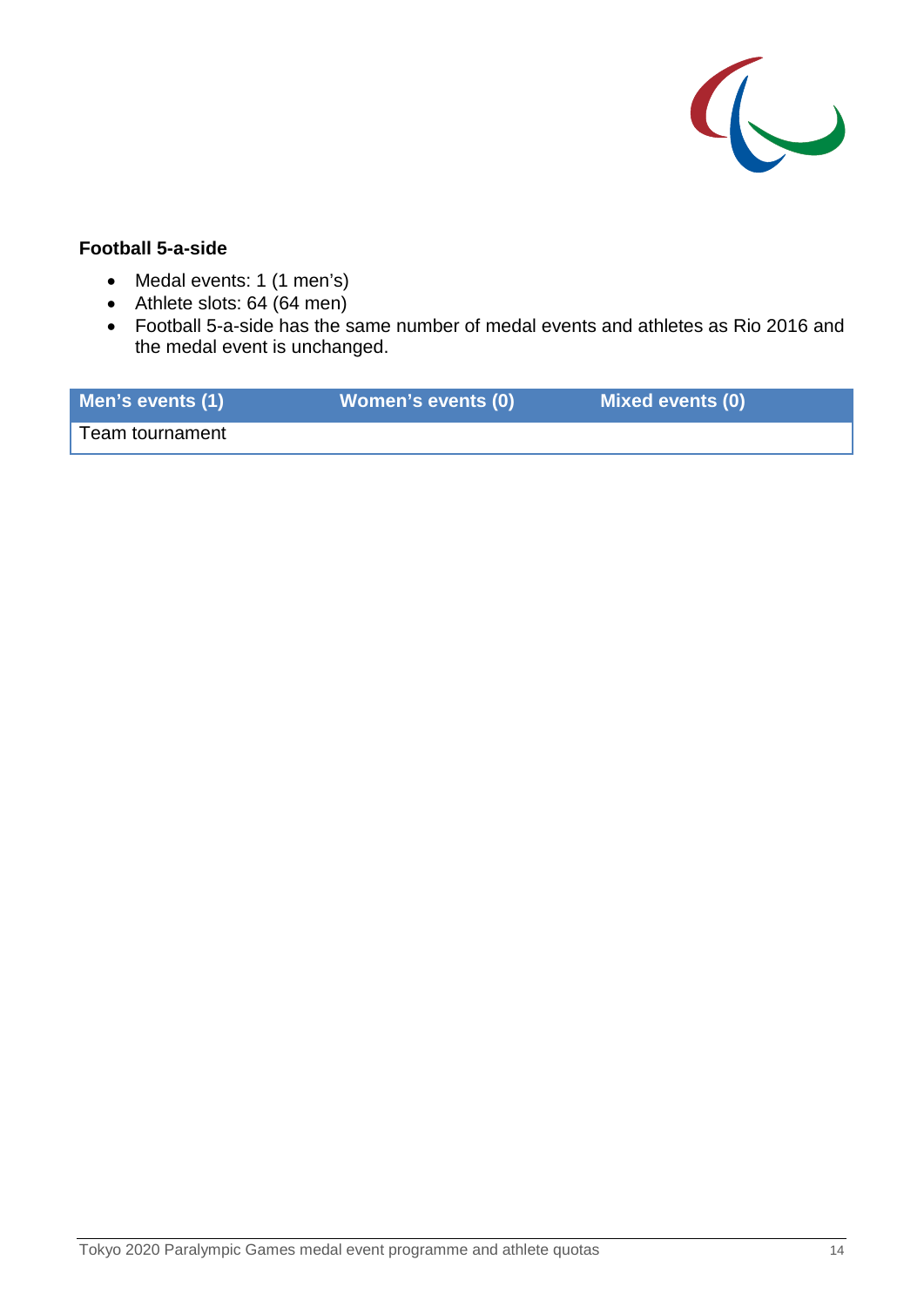

### **Goalball**

- Medal events: 2 (1 men's and 1 women's)
- Athlete slots: 120 (60 men and 60 women)
- Goalball has the same number of medal events and athletes as Rio 2016 and the medal events are unchanged.

| Men's events (1) | <b>Women's events (1)</b> | <b>Mixed events (0)</b> |
|------------------|---------------------------|-------------------------|
| Team tournament  | Team tournament           |                         |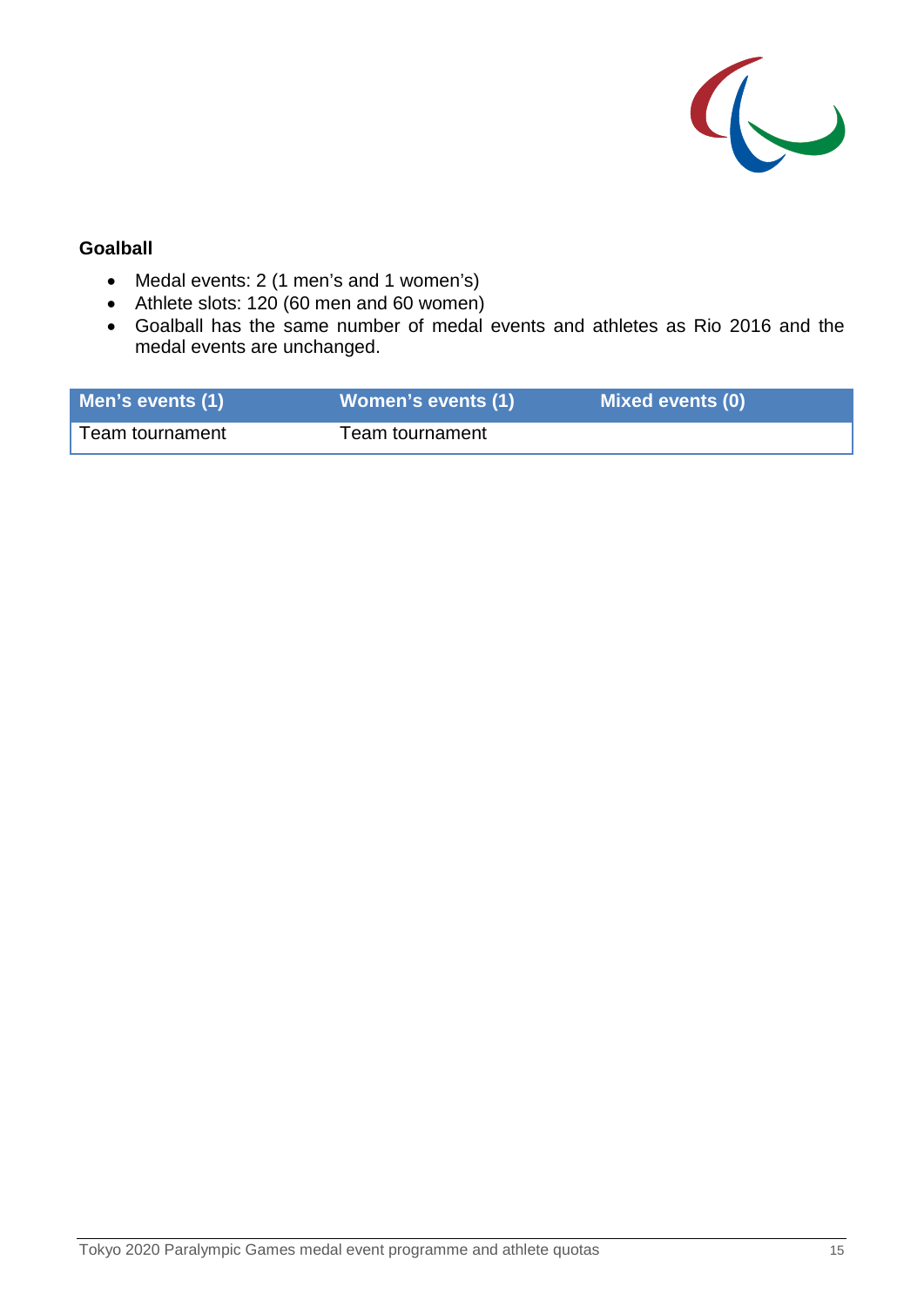

#### **Judo**

- Medal events: 13 (7 men and 6 women)
- Athlete slots: 138 (80 men and 58 women)
- Judo has the same number of medal events which are unchanged from Rio 2016 and has six more athletes. There are four less slots for men and 10 more for women.

| Men's events (7) | <b>Women's events (6)</b> | <b>Mixed events (0)</b> |
|------------------|---------------------------|-------------------------|
| up to $60.00kg$  | up to $48.00kg$           |                         |
| up to $66.00kg$  | up to 52.00kg             |                         |
| up to 73.00kg    | up to 57.00kg             |                         |
| up to 81.00kg    | up to $63.00kg$           |                         |
| up to 90.00kg    | up to $70.00kg$           |                         |
| up to 100.00kg   | over 70.00kg              |                         |
| over 100.00kg    |                           |                         |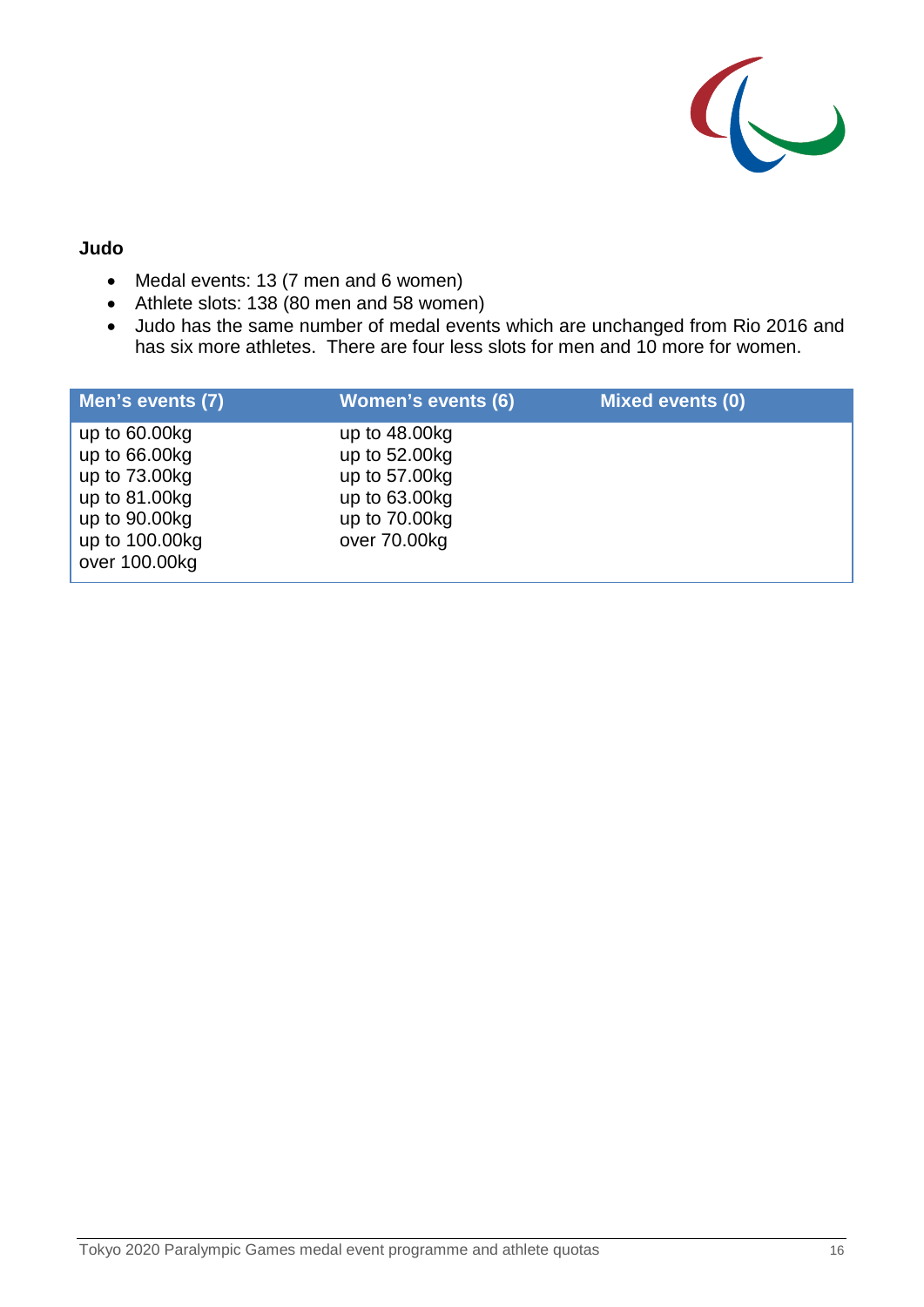

#### **Powerlifting**

- Medal events: 20 (10 men and 10 women)
- Athlete slots: 180 (80 men, 80 women and 20 gender-free)
- Powerlifting has the same number of medal events which are unchanged from Rio 2016 and the same number of athletes. Each powerlifting event will feature at least eight athletes. The sport has 20 less athlete slots for men however, has introduced 20 gender-free slots. These will be awarded by the sport to athletes via Bipartite slots to the most competitive and/or populated events. Each event can have a maximum of 10 athletes.

| Men's events (10) | <b>Women's events (10)</b> | <b>Mixed events (0)</b> |
|-------------------|----------------------------|-------------------------|
| up to 49.00kg     | up to $41.00kg$            |                         |
| up to 54.00kg     | up to $45.00kg$            |                         |
| up to 59.00kg     | up to $50.00kg$            |                         |
| up to 65.00kg     | up to $55.00kg$            |                         |
| up to 72.00kg     | up to $61.00kg$            |                         |
| up to $80.00kg$   | up to 67.00kg              |                         |
| up to $88.00kg$   | up to 73.00kg              |                         |
| up to 97.00kg     | up to $79.00kg$            |                         |
| up to 107.00kg    | up to $86.00kg$            |                         |
| over 107.00kg     | over 86.00kg               |                         |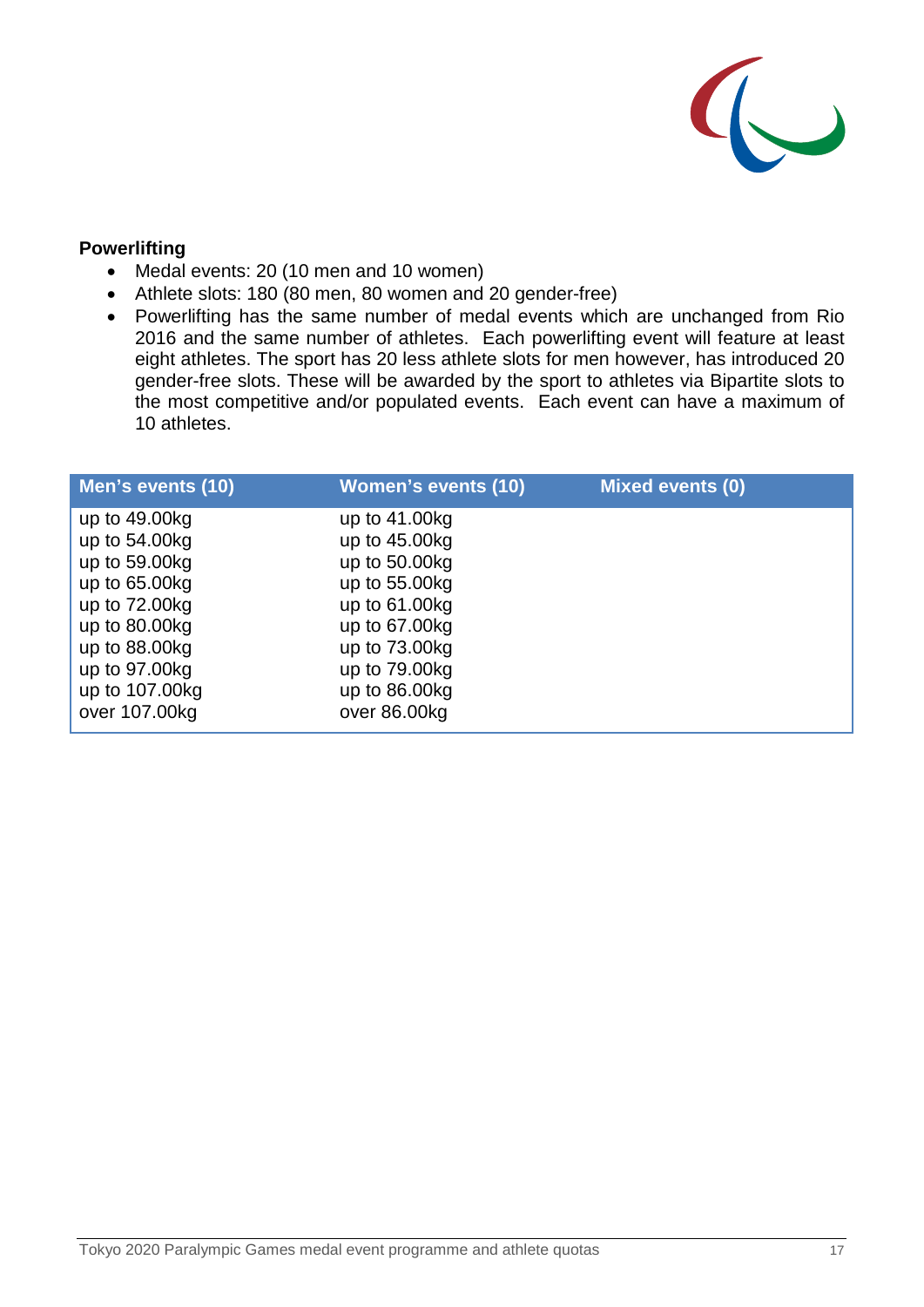

#### **Rowing**

- Medal events: 4 (1 men, 1 women and 2 mixed)
- Athlete slots: 96 (48 men and 48 women)
- Rowing has the same number of medal events and athletes as Rio 2016 and the medal events are unchanged. The only change is that World Rowing (FISA) has renamed its sport classes.

| Men's events (1) | <b>Women's events (1)</b>       | <b>Mixed events (2)</b> |
|------------------|---------------------------------|-------------------------|
| PR1M1x           | PR <sub>1</sub> W <sub>1x</sub> | PR2Mix2x<br>PR3Mix4+    |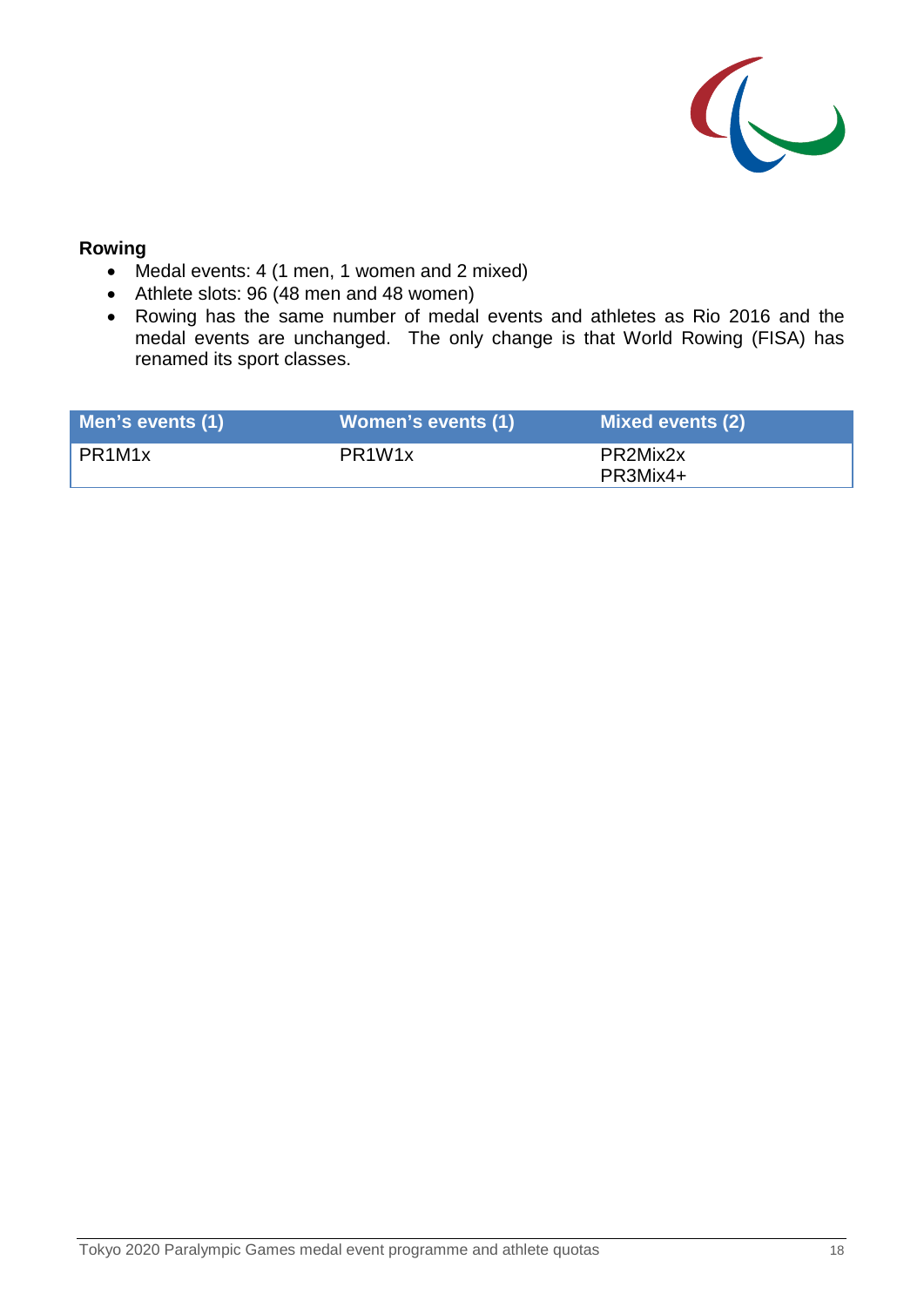

## **Shooting**

- Medal events: 13 (3 men, 3 women and 7 mixed)
- Athlete slots: 154 (100 men and 54 women)
- Shooting has one extra event compared to Rio 2016. Twelve of the medal events featured at Rio 2016 and the new event is the mixed gender R9 – 50m Rifle Prone SH2.
- The sport has for additional athlete slots for women.

| Men's events (3)                                                                                        | <b>Women's events (3)</b>                                                                                               | <b>Mixed events (7)</b>                                                                                                                         |
|---------------------------------------------------------------------------------------------------------|-------------------------------------------------------------------------------------------------------------------------|-------------------------------------------------------------------------------------------------------------------------------------------------|
| Rifle:<br>R1-10m Air Rifle Standing<br>SH <sub>1</sub><br>R7 - 50m Rifle 3 positions<br>SH <sub>1</sub> | Rifle:<br>R <sub>2</sub> – 10m Air Rifle Standing<br>SH <sub>1</sub><br>$R8 - 50m$ Rifle 3 positions<br>SH <sub>1</sub> | Rifle:<br>R <sub>3</sub> – 10m Air Rifle Prone<br>SH <sub>1</sub><br>R4 – 10m Air Rifle Standing<br>SH <sub>2</sub><br>R5 - 10m Air Rifle Prone |
| Pistol:<br>P1 - 10m Air Pistol SH1                                                                      | Pistol:<br>P <sub>2</sub> – 10m Air Pistol SH <sub>1</sub>                                                              | SH <sub>2</sub><br>R6 - 50m Rifle Prone SH1<br>R9-50m Rifle Prone SH2                                                                           |
|                                                                                                         |                                                                                                                         | Pistol:<br>P <sub>3</sub> - 25m Pistol SH <sub>1</sub><br>P4 - 50m Pistol SH1                                                                   |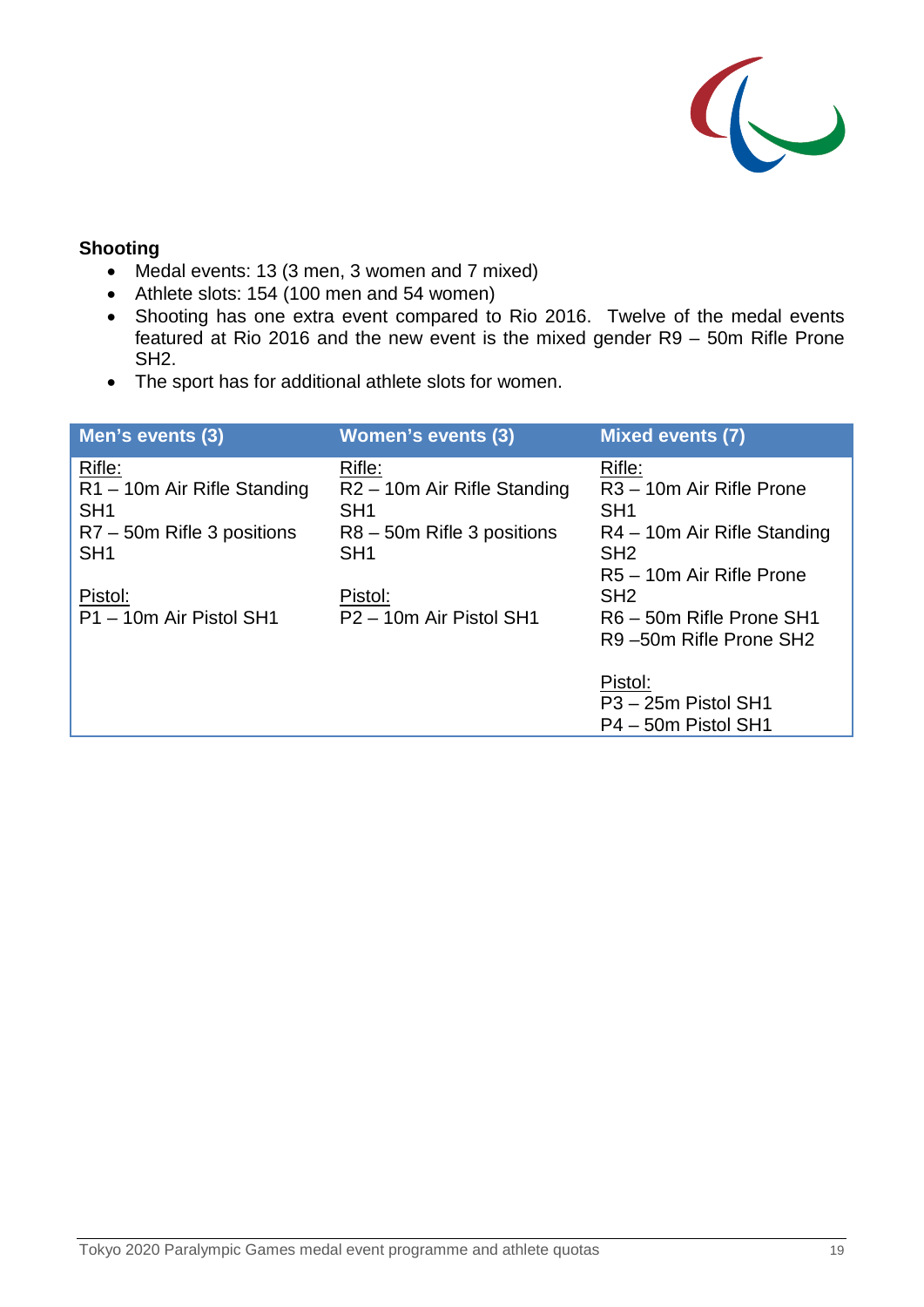

## **Swimming**

- Medal events: 146 (76 men, 67 women and 3 mixed)
- Athlete slots: 620 (340 men and 280 women)
- Swimming will have six less medal events than Rio 2016 but the same number of athletes.

| Men's events (76) | <b>Women's events (67)</b> | <b>Mixed events (3)</b> |
|-------------------|----------------------------|-------------------------|
| 50m Free S3       | 50m Free S4                | 4x50m Free20 points     |
| 50m Free S4       | 50m Free S6                | 4x100m Free S14**       |
| 50m Free S5       | 50m Free S8                | 4x100m Free VI**        |
| 50m Free S7       | 50m Free S10               |                         |
| 50m Free S9       | 50m Free S11               |                         |
| 50m Free S10      | 50m Free S13               |                         |
| 50m Free S11      | 100m Free S3               |                         |
| 50m Free S13      | 100m Free S5               |                         |
| 100m Free S4      | 100m Free S7               |                         |
| 100m Free S5      | 100m Free S9               |                         |
| 100m Free S6      | 100m Free S10              |                         |
| 100m Free S8      | 100m Free S11              |                         |
| 100m Free S10     | 100n Free S12              |                         |
| 100m Free S12     | 200m Free S5               |                         |
| 200m Free S2      | 200m Free S14              |                         |
| 200m Free S3      | 400m Free S6               |                         |
| 200m Free S4      | 400m Free S7               |                         |
| 200m Free S5      | 400m Free S8               |                         |
| 200m Free S14     | 400m Free S9               |                         |
| 400m Free S6      | 400m Free S10              |                         |
| 400m Free S7      | 400m Free S11              |                         |
| 400m Free S8      | 400m Free S13              |                         |
| 400m Free S9      | 50m Back S2                |                         |
| 400m Free S10     | 50m back S3                |                         |
| 400m Free S11     | 50m Back S4                |                         |
| 400m Free S13     | 50m Back S5                |                         |
| 50m Back S1       | 100m Back S2               |                         |
| 50m Back S2       | 100m Back S6               |                         |
| 50m Back S3       | 100m Back S7               |                         |
| 50m Back S4       | 100m Back S8               |                         |
| 50m Back S5       | 100m Back S9               |                         |
| 100m Back S1      | 100m Back S10              |                         |
| 100m back S2      | 100m Back S11              |                         |
| 100m Back S6      | 100m Back S12              |                         |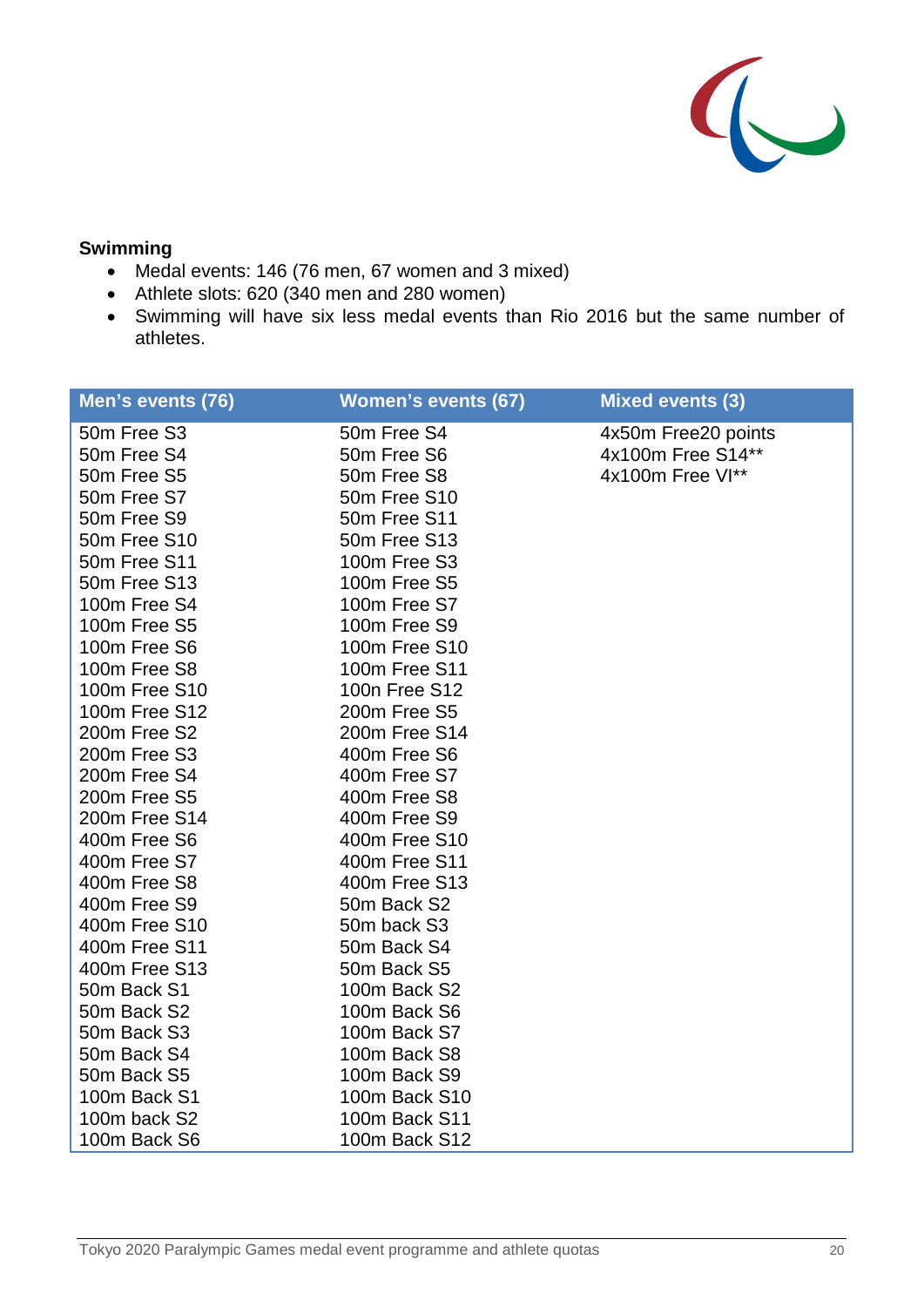

| 100m Back S7               | 1 <sup>1</sup>                   |
|----------------------------|----------------------------------|
| 100m Back S8               | $\mathbf{1}$                     |
| 100m Back S9               | 5                                |
| 100m Back S10              | 1                                |
| 100m Back S11              | 1                                |
| 100m Back S12              | 1                                |
| 100m Back S13              | 1                                |
| 100m Back S14              | $\mathbf{1}$                     |
| 50m Breast SB2             | 1                                |
| 50m Breast SB3             | $\mathbf{1}$                     |
| 100m Breast SB4            | 1                                |
| 100m Breast SB5            | $\mathbf{1}$                     |
| 100m Breast SB6            | 1                                |
| 100m Breast SB7            | 5                                |
| 100m Breast SB8            | 5 <sub>0</sub>                   |
| 100m Breast SB9            | 5                                |
| 100m Breast SB11           | $\mathbf{1}$                     |
| 100m Breast SB12           | $\mathbf{1}$                     |
| 100m Breast SB13           | 1                                |
| 100m Breast SB14           | 1                                |
| 50m Fly S5                 | 1                                |
| 50m Fly S6                 | 1                                |
| 50m Fly S7                 | $\overline{2}$                   |
| 100m Fly S8                | $\overline{2}$                   |
| 100m Fly S9                | $\mathbf{2}$                     |
| 100m Fly S10               | $\overline{c}$                   |
| 100m Fly S11               | $\overline{2}$                   |
| 100m Fly S12               | $\overline{2}$                   |
| 100m Fly S13               | $\overline{2}$<br>$\overline{2}$ |
| 100m Fly S14               | $\mathbf{2}$                     |
| 150m IM SM3                | $\overline{4}$                   |
| 150m IM SM4<br>200m IM SM6 |                                  |
| 200m IM SM7                | 4.                               |
| 200m IM SM8                |                                  |
| 200m IM SM9                |                                  |
| 200m IM SM10               |                                  |
| 200m IM SM11               |                                  |
| 200m IM SM13               |                                  |
| 200m IM SM14               |                                  |
| 4x100m Free 34 Points      |                                  |
| 4x100m Medley 34 Points    |                                  |
|                            |                                  |

00m Back S13 00m Back S14 0m Breast SB3 00m Breast SB4 00m Breast SB5 00m Breast SB6 00m Breast SB7 00m Breast SB8 00m Breast SB9 00m Breast SB11 00m Breast SB12 00m Breast SB13 00m Breast SB14 0m Fly S5 0m Fly S6 0m Fly S7 00m Fly S8 00m Fly S9 00m Fly S10 00m Fly S13 00m Fly S14 50m IM SM4 00m IM SM5 00m IM SM6 00m IM SM7 00m IM SM8 00m IM SM9 00m IM SM10 00m IM SM11 00m IM SM13 00m IM SM14 4x100m Free 4x100m Medley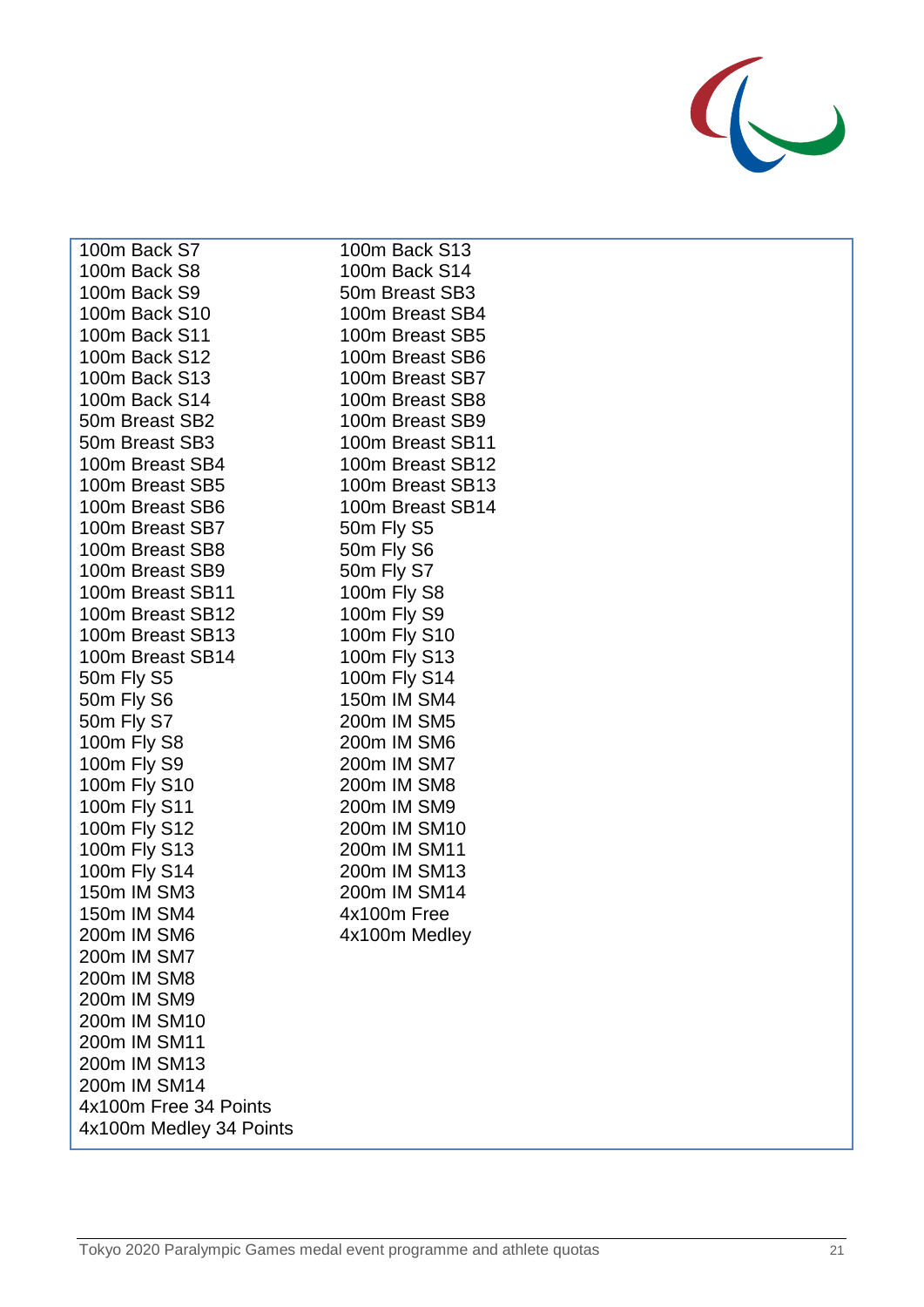

\*\* Provisional inclusion. Viability of these relay events at the 2019 World Championships will determine if they can be offered at the Tokyo 2020 Paralympic Games.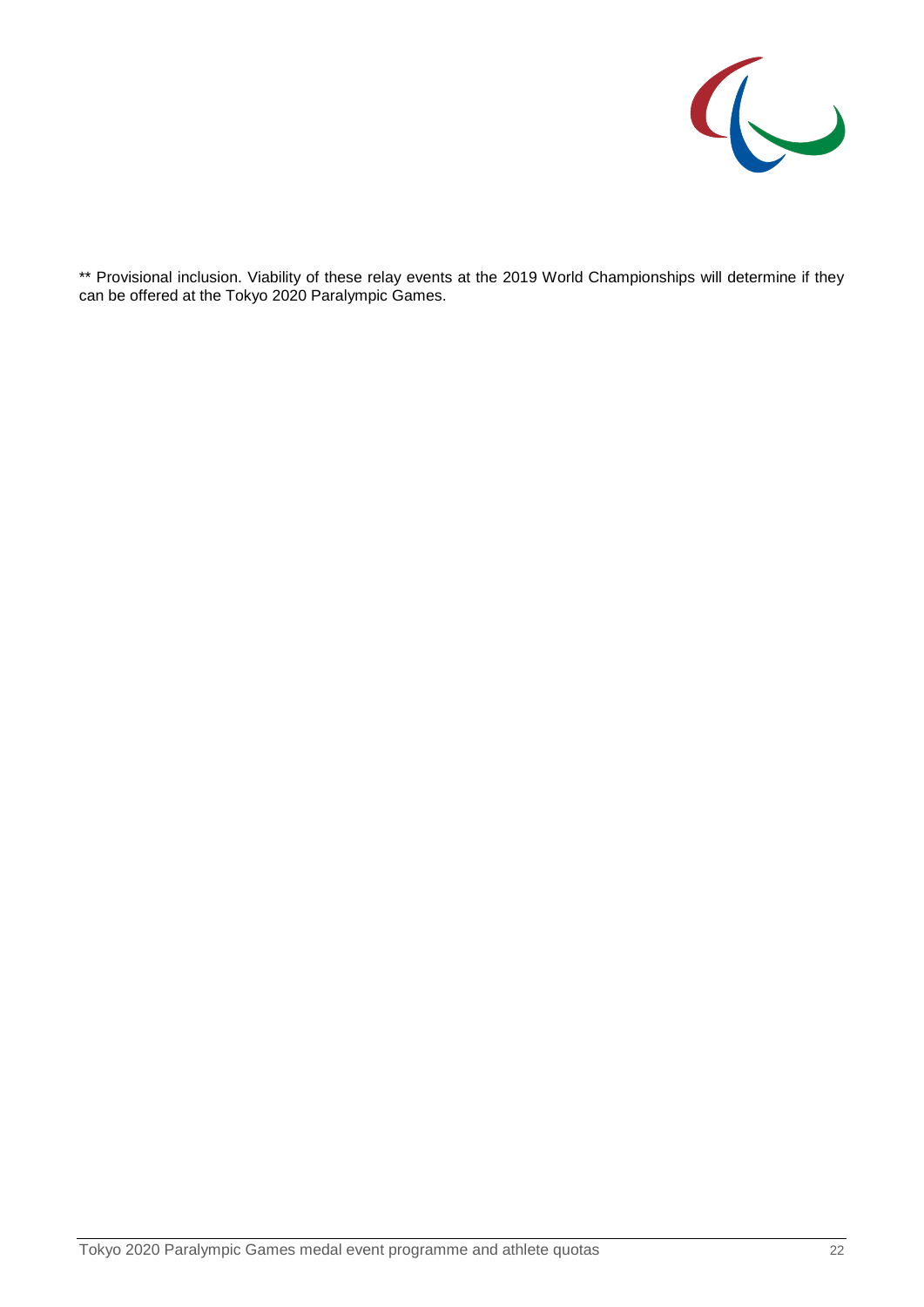

#### **Table tennis**

- Medal events: 31 (17 men's and 14 women's)
- Athlete slots: 280 (174 men and 106 women)
- Table tennis will two additional medal events compared to Rio 2016 with one extra team event in both the men's and women's competitions.
- On the men's side the Team Class 6-8 from Rio 2016 has been split into Class 6-7 and Class 8. On the women's side Team Class 6-10 from Rio will be Class be Class 6-8 and Class9-10 in Tokyo
- The sport has four additional slots for women.

| Men's events (17)  | Women's events (14) | <b>Mixed events (0)</b> |
|--------------------|---------------------|-------------------------|
| Singles - Class 1  | Singles - Class 1-2 |                         |
| Singles - Class 2  | Singles - Class 3   |                         |
| Singles - Class 3  | Singles - Class 4   |                         |
| Singles - Class 4  | Singles - Class 5   |                         |
| Singles - Class 5  | Singles - Class 6   |                         |
| Singles - Class 6  | Singles - Class 7   |                         |
| Singles - Class 7  | Singles - Class 8   |                         |
| Singles - Class 8  | Singles - Class 9   |                         |
| Singles - Class 9  | Singles - Class 10  |                         |
| Singles - Class 10 | Singles - Class 11  |                         |
| Singles - Class 11 |                     |                         |
|                    | Team - Class 1-3    |                         |
| Team - Class 1-2   | Team - Class 4-5    |                         |
| Team - Class 3     | Team - Class 6-8    |                         |
| Team - Class 4-5   | Team $-$ Class 9-10 |                         |
| Team - Class 6-7   |                     |                         |
| Team - Class 8     |                     |                         |
| Team - Class 9-10  |                     |                         |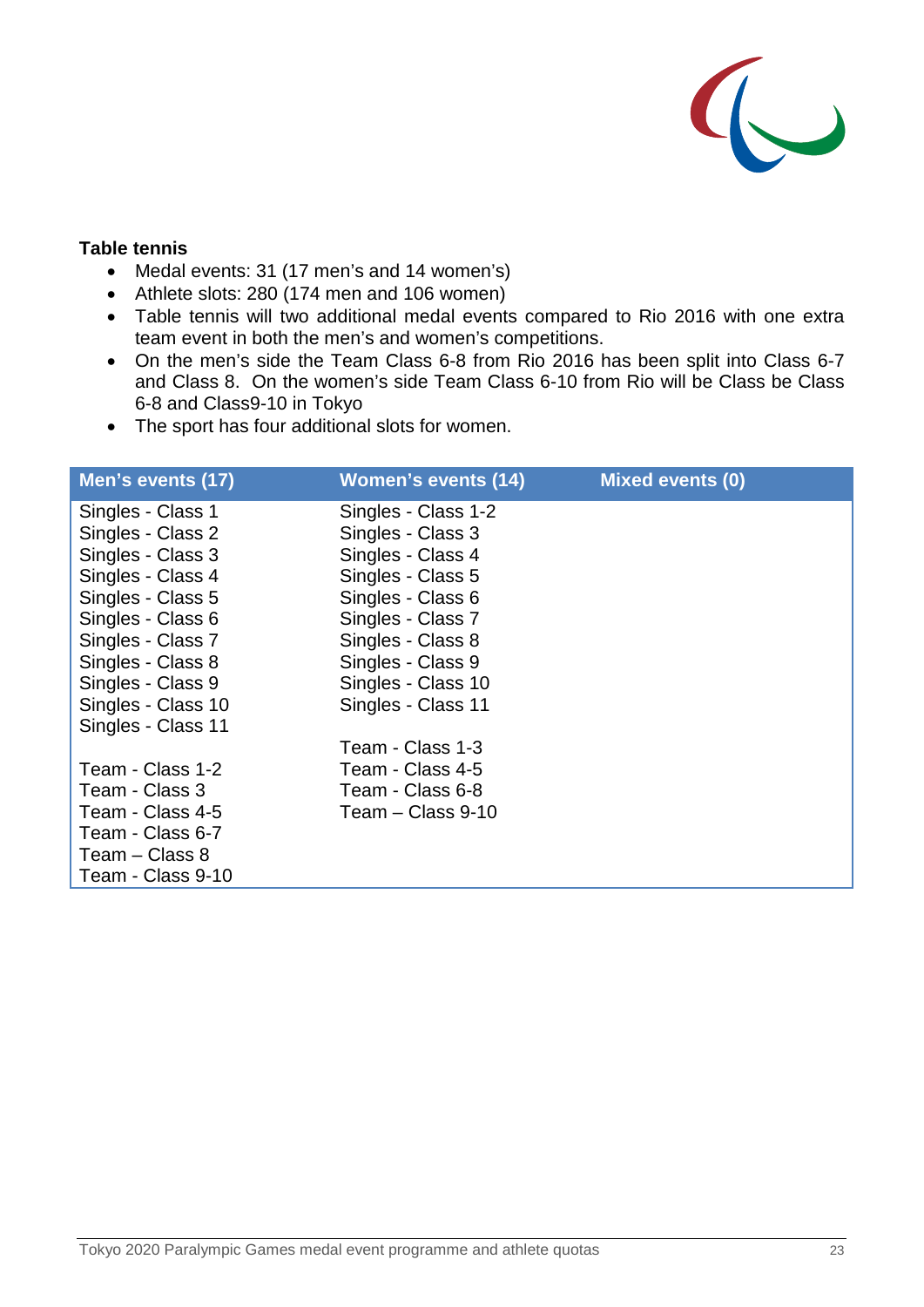

## **Taekwondo**

- Medal events: 6 (3 men's and 3 women's)
- Athlete slots: 72 (36 men and 36 women)
- Taekwondo will make its debut at Tokyo 2020 along with badminton.

| Men's events (3)                                                       | Women's events (3)                                                     | Mixed events (0) |
|------------------------------------------------------------------------|------------------------------------------------------------------------|------------------|
| K44 under 61kg (+K43)<br>K44 under 75kg (+K43)<br>K44 over 75kg (+K43) | K44 under 49kg (+K43)<br>K44 under 58kg (+K43)<br>K44 over 58kg (+K43) |                  |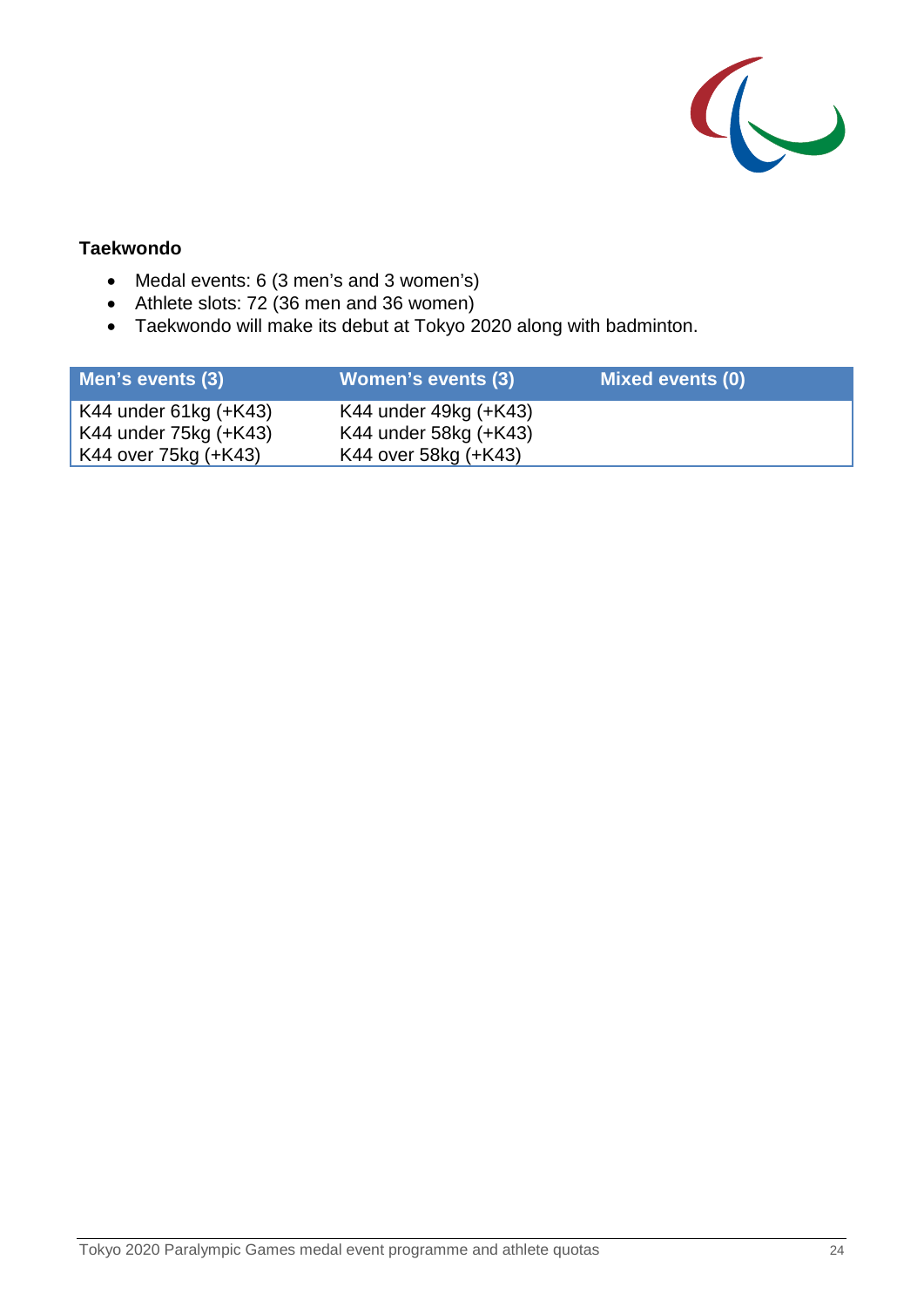

#### **Triathlon**

- Medal events: 8 (4 men's and 4 women's)
- Athlete slots: 80 (10 per each medal event)
- Triathlon will have two more medal events than Rio 2016, split equally between men and women. The sport has 20 extra athlete slots, split equally between men and women.
- The exact events will be determined by the ITU no later 31 December 2018.

| Men's events (4)      | <b>Women's events (4)</b> | <b>Mixed events (0)</b> |
|-----------------------|---------------------------|-------------------------|
| To be decided by ITU. | To be decided by ITU.     |                         |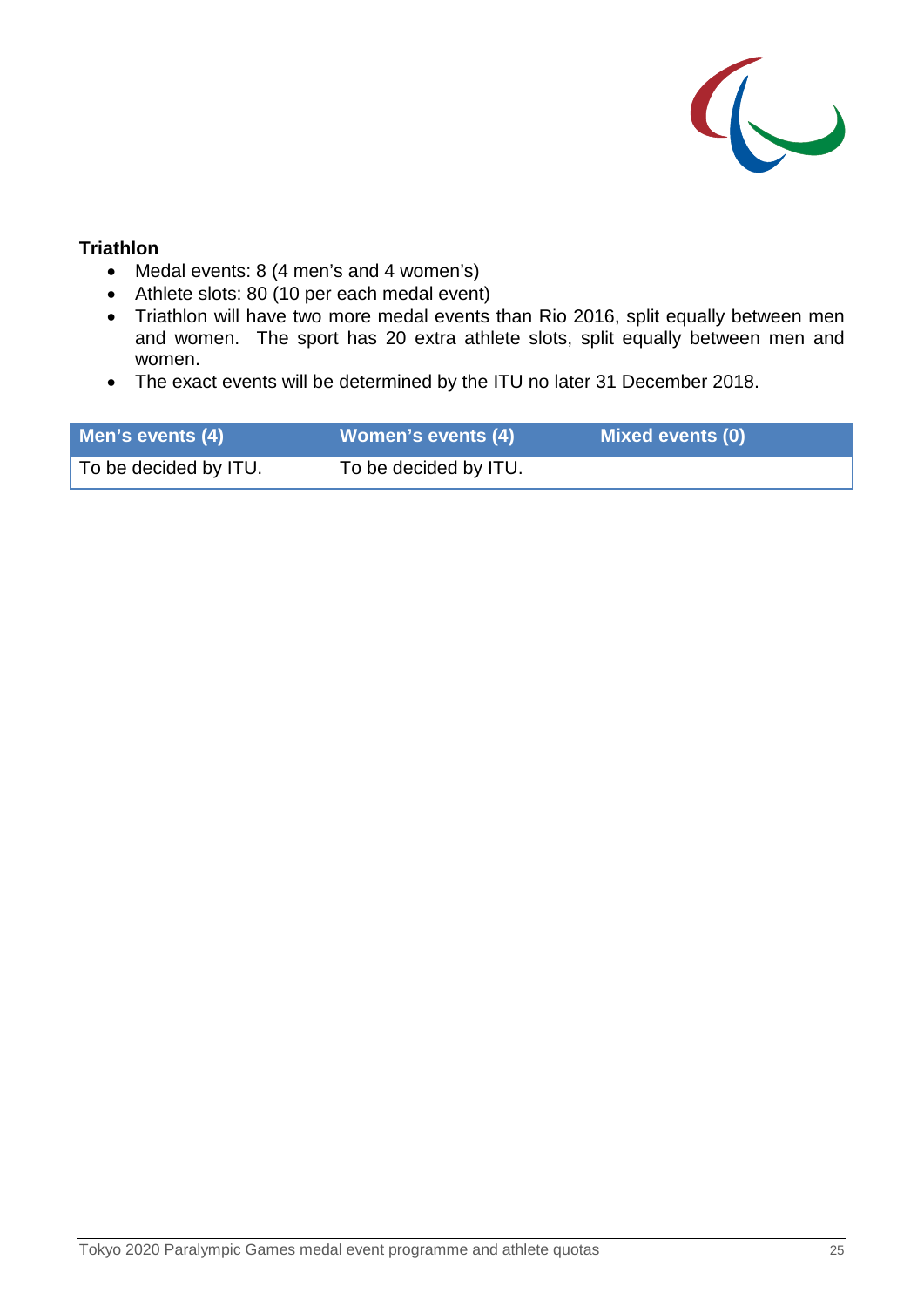

### **Sitting volleyball**

- Medal events: 2 (1 men's and 1 women's)
- Athlete slots: 192 (96 men and 96 women)
- Sitting volleyball has the same number of medal events and athlete slots as Rio 2016. The events are unchanged.

| Men's events (1) | <b>Women's events (1)</b> | <b>Mixed events (0)</b> |
|------------------|---------------------------|-------------------------|
| Team tournament  | Team tournament           |                         |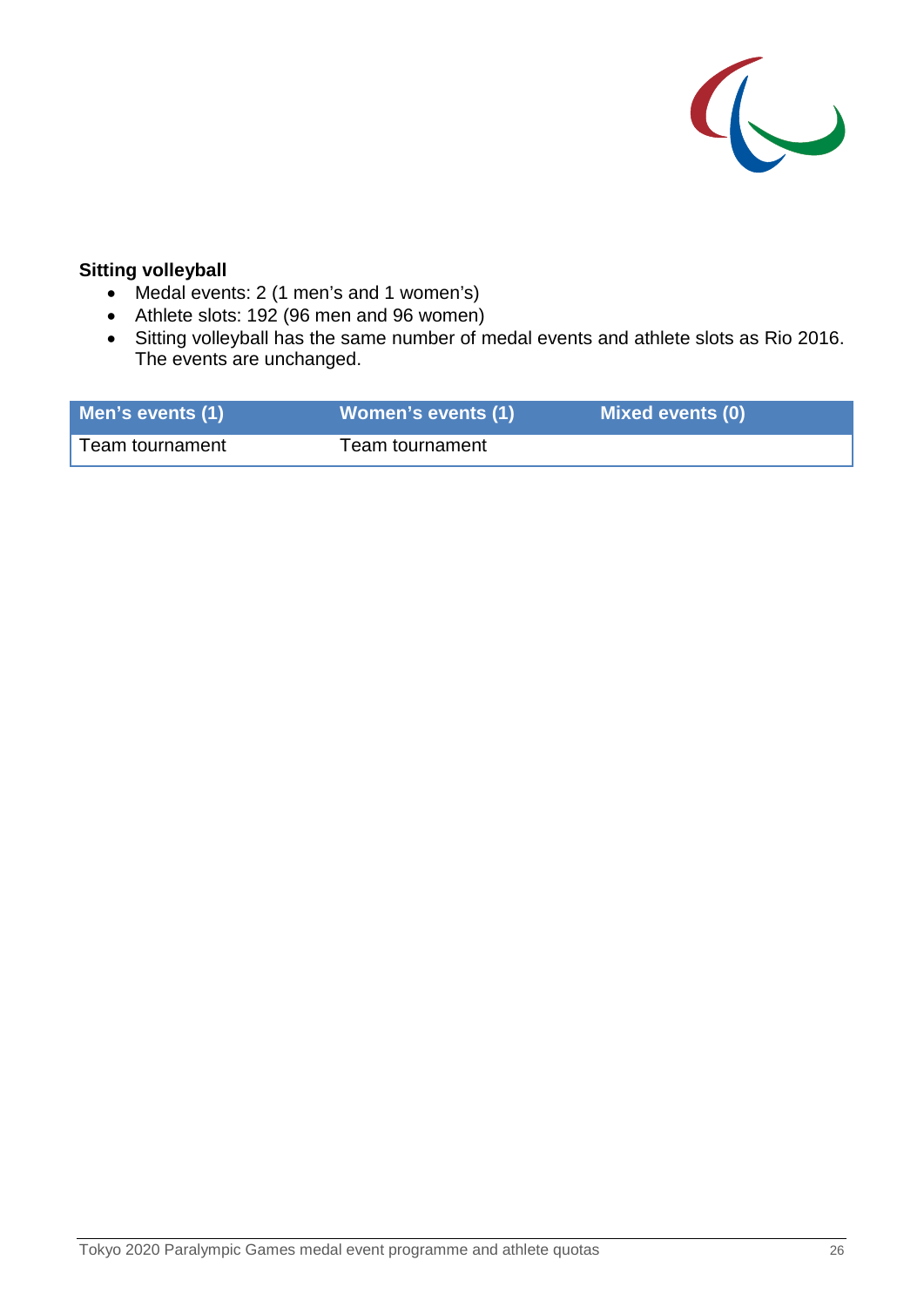

## **Wheelchair basketball**

- Medal events: 2 (1 men's and 1 women's)
- Athlete slots: 264 (144 men and 120 women)
- Wheelchair basketball has the same number of medal events and athlete slots as Rio 2016. The events are unchanged.

| Men's events (1) | <b>Women's events (1)</b> | <b>Mixed events (0)</b> |
|------------------|---------------------------|-------------------------|
| Team tournament  | Team tournament           |                         |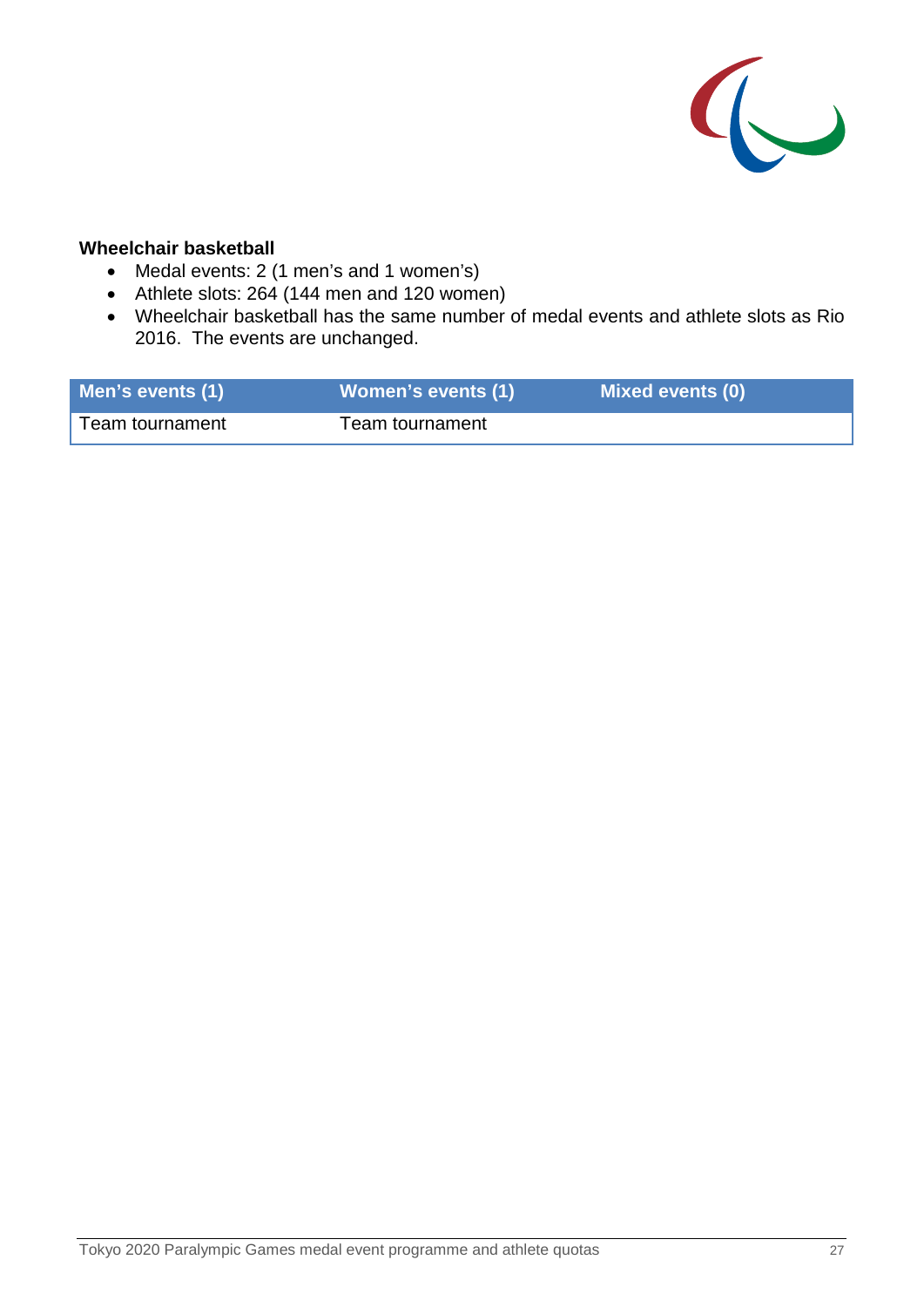

### **Wheelchair fencing**

- Medal events: 16 (8 men and 8 women)
- Athlete slots: 96 (48 men and 48 women)
- Wheelchair fencing has two more medal events than Rio 2016. The new events are in the women's programme and are Sabre Category A and Sabre Category B .
- Although the sport has eight additional athlete slots overall, men have four less slots than Rio 2016. There are 12 additional slots for women.

| Men's events (8)                          | <b>Women's events (8)</b>                 | <b>Mixed events (0)</b> |
|-------------------------------------------|-------------------------------------------|-------------------------|
| Epee:<br>Category A<br>Category B<br>Team | Epee:<br>Category A<br>Category B<br>Team |                         |
| Foil:<br>Category A<br>Category B<br>Team | Foil:<br>Category A<br>Category B<br>Team |                         |
| Sabre:<br>Category A<br>Category B        | Sabre:<br>Category A<br>Category B        |                         |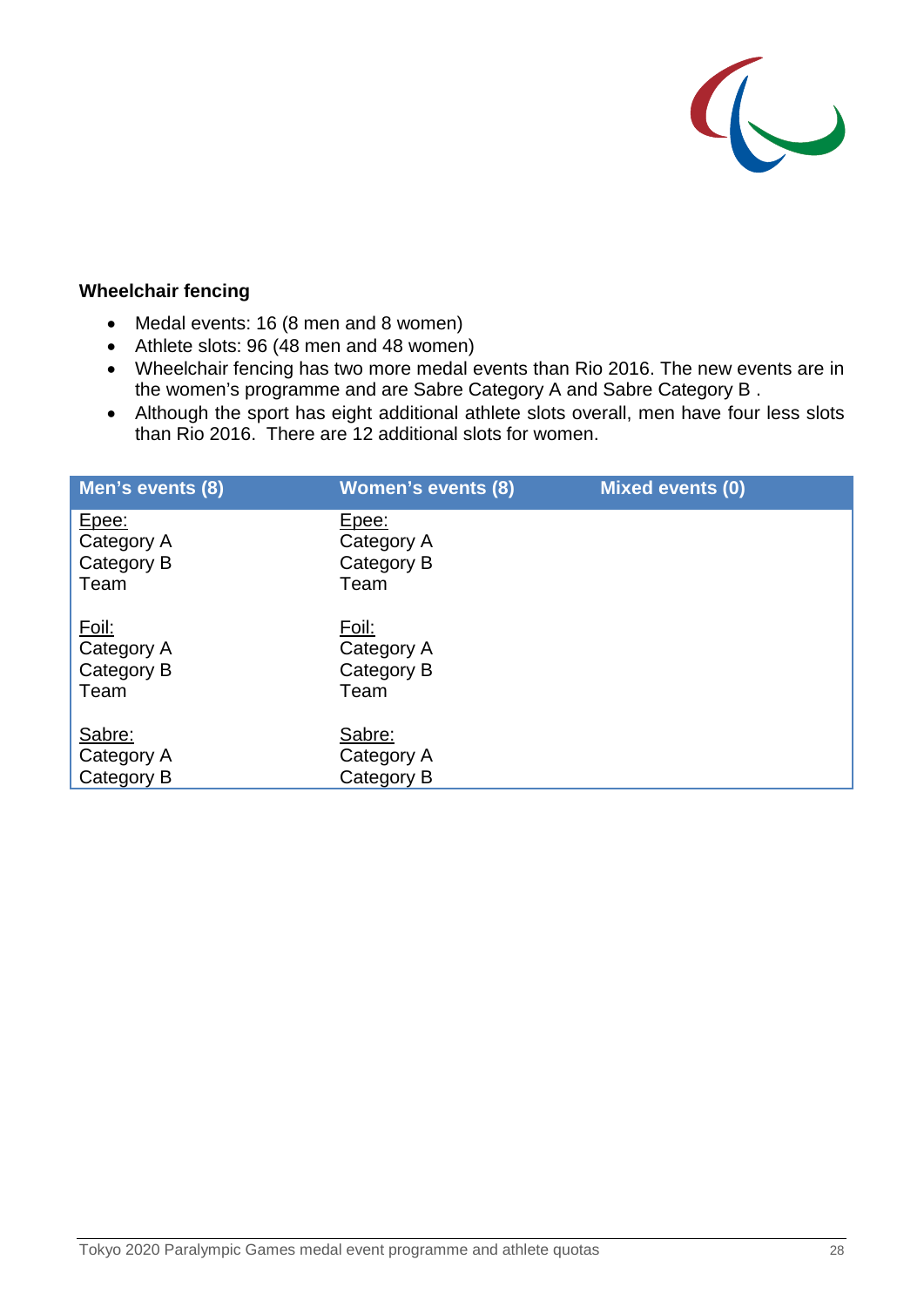

## **Wheelchair rugby**

- Medal events: 1 (1 mixed)
- Athlete slots: 96 (96 gender-free)
- Wheelchair rugby has the same number of medal events and athletes as Rio 2016 and the medal event is unchanged.

| Men's events (0) | <b>Women's events (0)</b> | <b>Mixed events (1)</b> |
|------------------|---------------------------|-------------------------|
|                  |                           | Team tournament         |